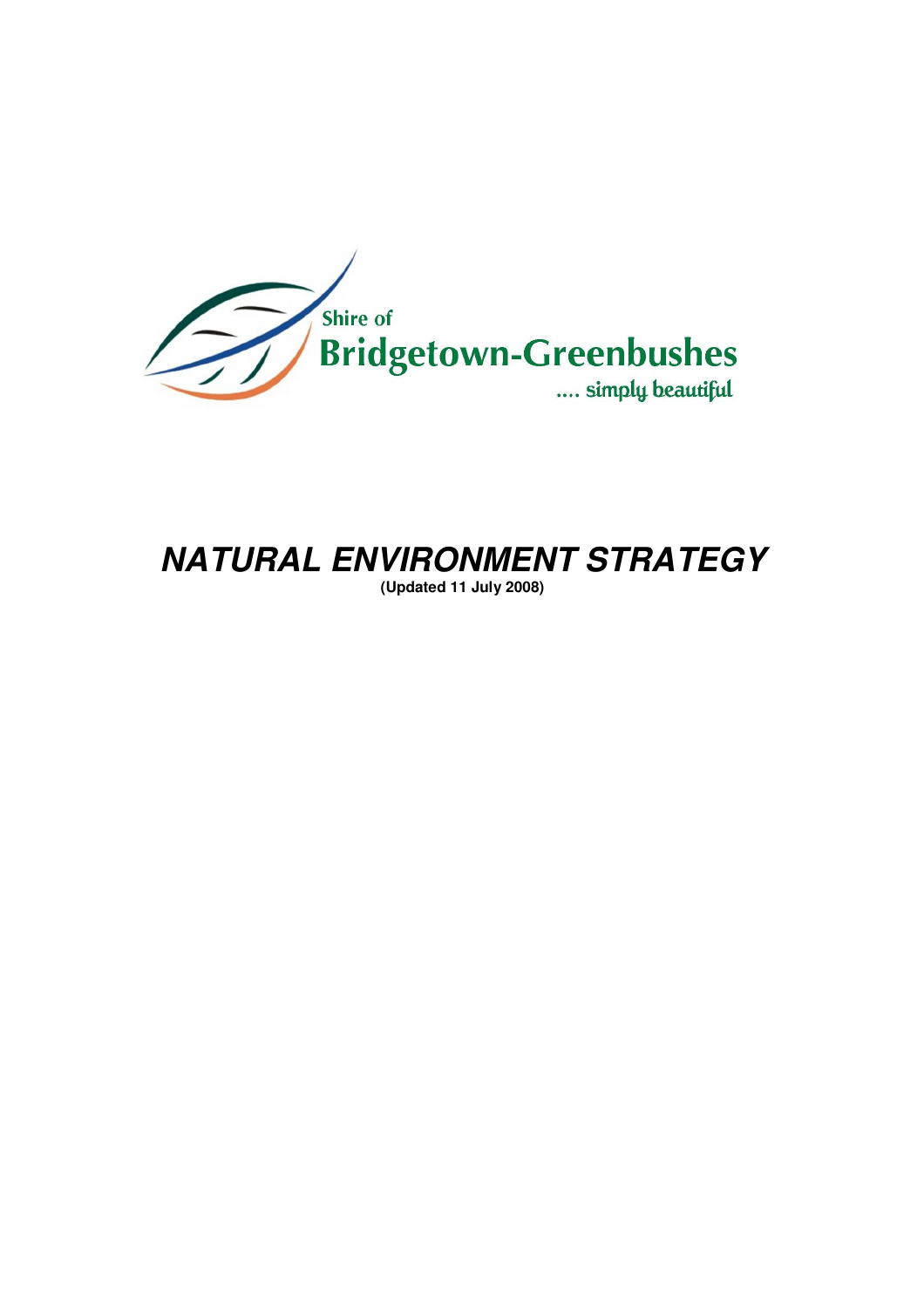#### Index

| Vision |  |
|--------|--|
|        |  |
|        |  |
|        |  |
|        |  |
|        |  |
|        |  |
|        |  |
|        |  |
|        |  |
|        |  |
|        |  |
|        |  |
|        |  |
|        |  |
|        |  |
|        |  |
|        |  |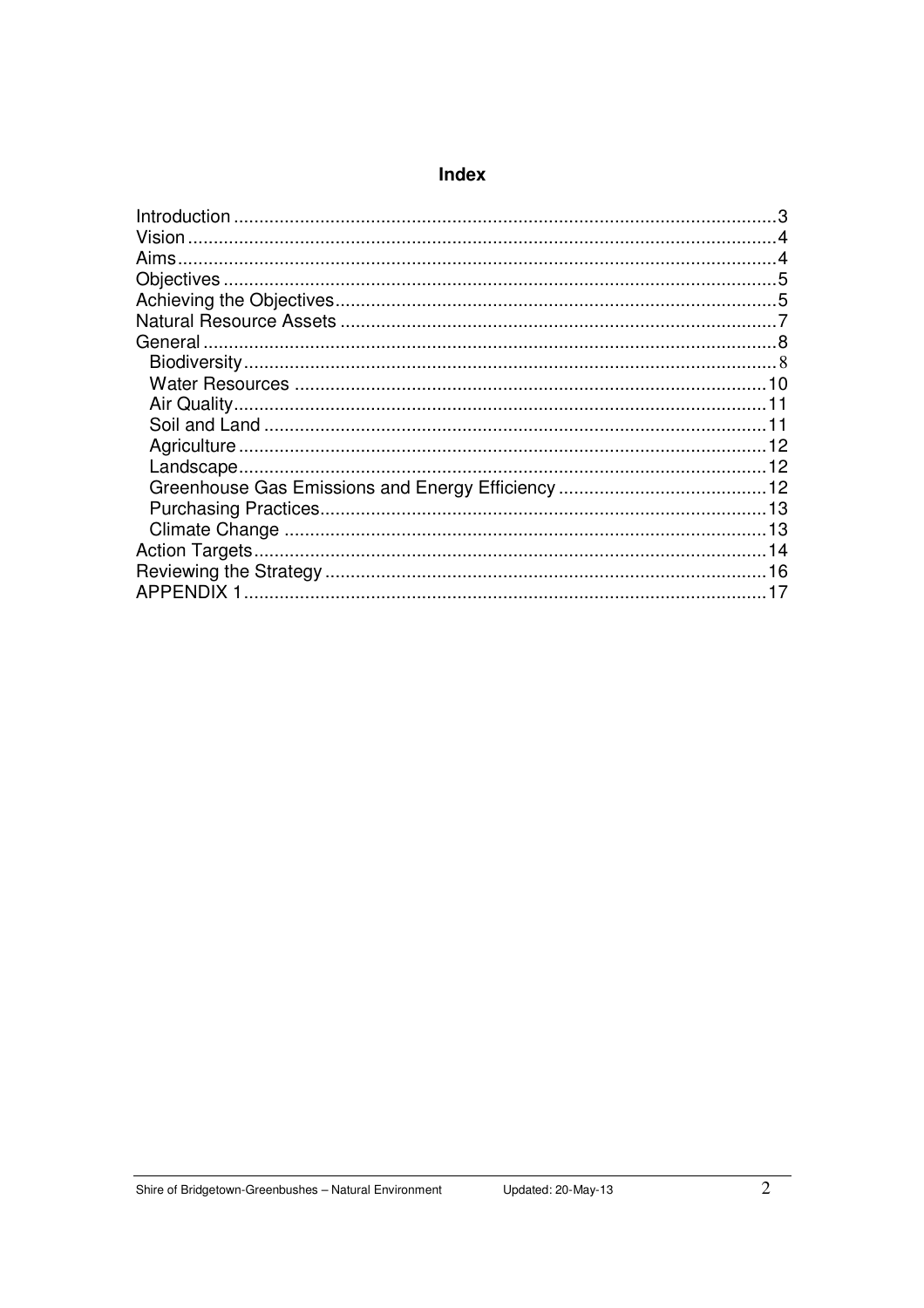# Introduction

The biota (the plant and animal life of a particular region or period) is by far the most important aspect of the integrity of this region. It is components of the biota that have guided the settlement and development, and made this area rich in history and diverse in enterprise. These aspects reflect a need to maintain this rich diversity for future generations to be able to experience the unique nature of this region.

Modern environmental awareness probably began in the 1950s when a technological solution to pest management was highlighted as an environmental disaster and has evolved in more recent times with the idea that nature's resilience is not "never-ending" and her resources are not "free". After the UN sponsored environmental conference in Brazil (Rio de Janeiro 1992) and with the unfolding world wide debates on climate change with the forming of the Kyoto Protocol (December 1997), a much more critical look at how humanity uses the natural environment began. This has resulted in a cultural shift in thinking which is changing the legislative landscape of local government. The rise in environmental consciousness and community expectations to conserve our precious biological assets has prompted the preparation of this Strategy to address these issues and strategically plan for sustainable environmental outcomes for the municipality. It brings into our thinking the ecologically sustainability of our natural environment. It checks economic development against the sustainability of our natural resources upon which we rely for our survival.

The Shire of Bridgetown-Greenbushes covers an area of 1,691 square kilometers of which 53% of the land within the Shire is state forest, national park or reserve and 47% as private freehold land. There is only 7% of private freehold land that is remnant vegetation.

The Shire's Strategic Plan 2006/07 – 2010/11 states as one of the key objectives, "to protect and enhance the significant natural and cultural assets of the Shire and deliver to all our community a high quality of life which is based on sound environmentally sustainable principles". Further, Council intends to ensure greater involvement in sustainable natural resource management (NRM) and has given an undertaking to plan and manage urban growth, land use and provision of infrastructure to minimise adverse environmental effects. Failure to meet these objectives "may cause widespread destruction of the natural environment that leads to the breakdown of natural ecosystems, species extinction, adverse human health impacts, and ultimately to a loss of lifestyle values for residents in the south west" (State of the Environment Report WA 2007).

The purpose of this document is to endeavour to ensure that proposed development is environmentally sustainable, that consumption of limited natural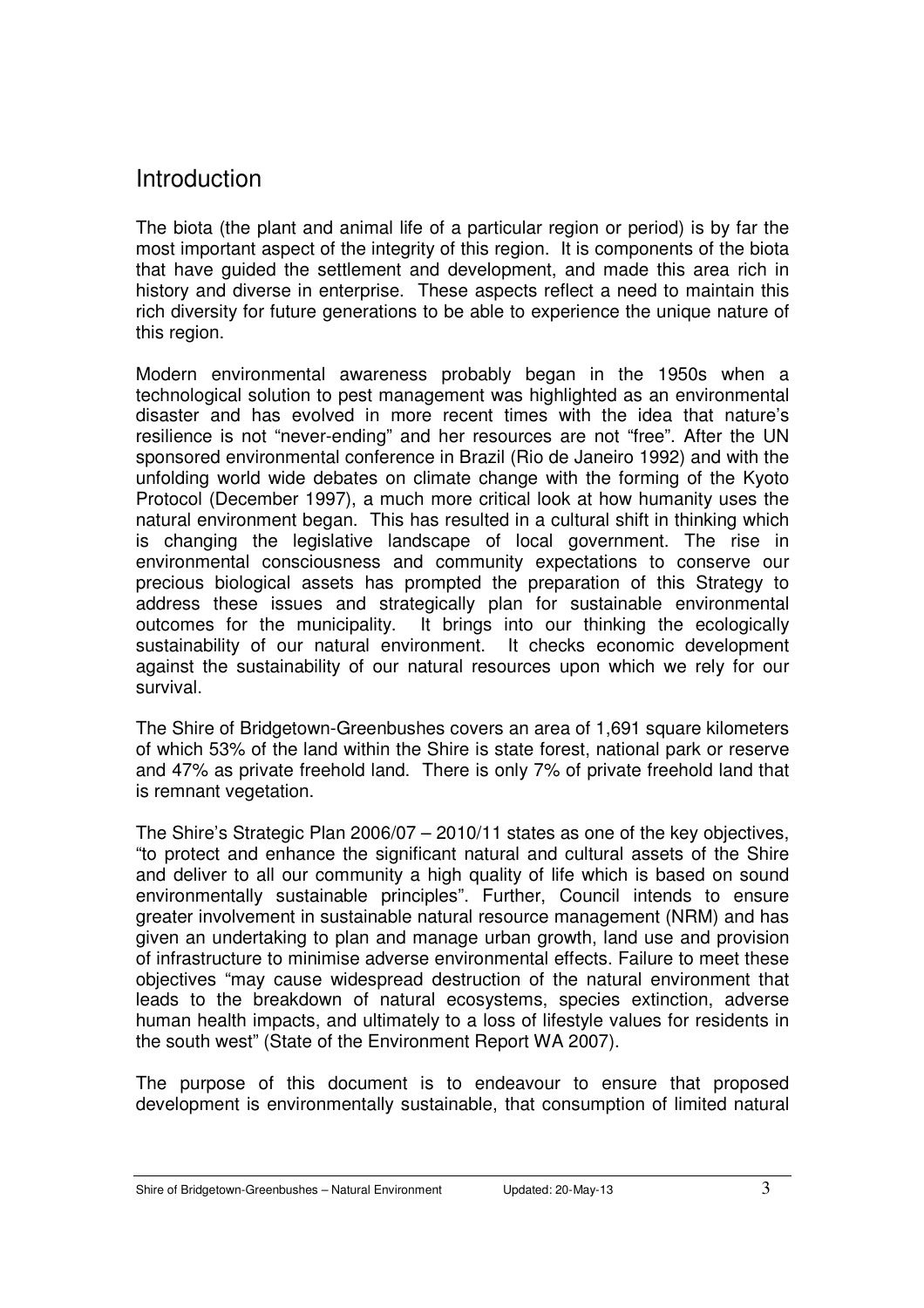resources is minimised, and that the impact on the environment in delivering Shire services is minimised.

### Vision

The vision of the Shire of Bridgetown-Greenbushes is:

"To preserve and enhance the unique natural and built environment of the Shire". (Strategic Plan 2007/08-2011/12)

This vision sets the broad direction for the municipality with key components relating to the natural environment. This Natural Environment Strategy seeks to assist in implementing the Shire's Strategic Plan and achieve this vision by introducing a way of thinking about our actions and how they impinge upon the continuation or existence of the natural environment.

# Aims

The Natural Environment Strategy shapes how we view our unique natural assets, their value and the threats to these assets to be able to set priorities within the constraints of the Shire's resources, thus protecting important natural assets, and obtaining value for the expenditure of ratepayers' money

The aims of this Natural Environment Strategy are to:

- develop a local approach to important environmental issues in the Warren-Blackwood region:
- identify a range of strategies and actions that will improve environmental outcomes in the Shire;
- develop partnerships with stakeholders to more effectively integrate environmental outcomes; and
- encourage the best use of available information in decision-making.

To achieve successful outcomes from this Strategy it is envisioned that the aims of the Strategy are accepted across communities, agencies and stakeholders. It needs a combined, coordinated approach to be sustainable and achieve the desired outcomes across the Warren-Blackwood region. This can only be achieved by partnerships and/or collaboration with other groups, agencies and stakeholders. The Shire must start somewhere and in the absence of a comprehensive State of the Environment Report for this region the Council must focus on what the Shire can achieve and not on other agencies, stakeholders or communities. In future reviews of the Strategy targets from non-Shire sources could be added so that a collaborative pathway is forged.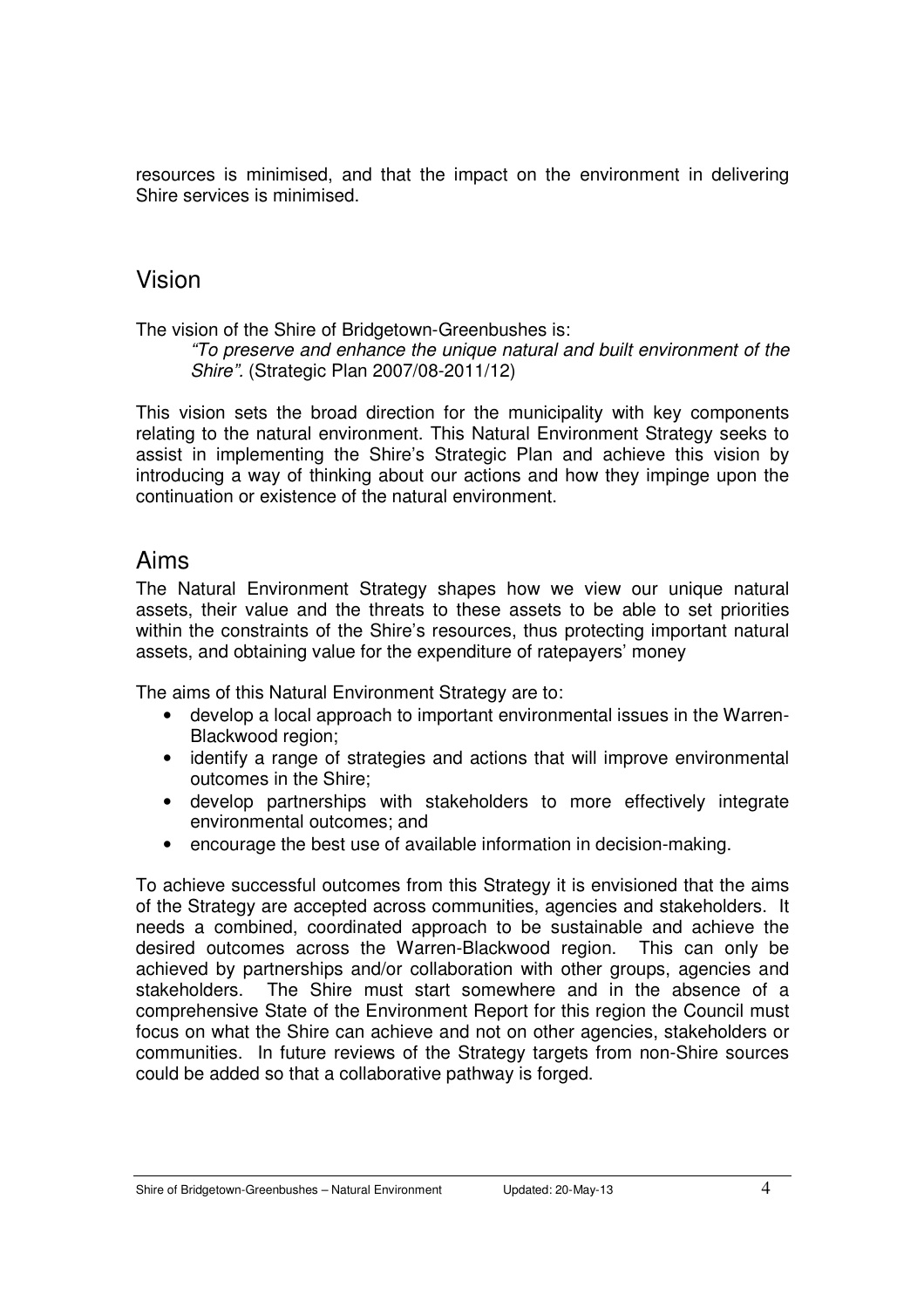# **Objectives**

The objectives of this Strategy are embedded within the concepts of the sustainable management of natural resources and the protection of the biodiversity that may be affected by human activity. The implementation of the strategy will be through the acceptance of the concepts described below and their consideration in all Council decision-making including the day to day process of carrying out the Shire's responsibilities within the constraints of the Shire's resources and in accordance with legislative requirements.

"Natural Resource Management (NRM) is the ecologically sustainable management of the land, water, air and biodiversity resources of the state for the benefit of existing and future generations, and for the maintenance of the life support capability of the biosphere" (WA NRM Council).

The objectives of this Strategy are to:

- provide leadership by demonstrating and encouraging behaviour that is environmentally sensitive and as ecologically sustainable as possible;
- provide technical information and advise where applicable;
- manage natural areas vested in the Shire based on NRM principles;
- ensure land-use planning is compatible with NRM; and
- support local groups and NRM stewardship where appropriate and affordable.

# Achieving the Objectives

• **Provide leadership by demonstrating and encouraging behaviour that is environmentally sensitive and as ecologically sustainable as possible.** 

This objective is achievable through the consideration of: the three long term goals of NRM; the guiding principles of NRM; and the natural resource assets that maybe affected by any decision that one makes. By being open about these considerations it would be hoped that leadership in ecological stewardship is being displayed and that this will encourage others to adopt the same considered approach to our natural resource assets, thus endorsing a more ecologically sustainable future.

NRM has been documented as having three, broad, long term goals:

- healthy ecosystems and catchments in which the integrity of soils, water, and flora and fauna is maintained or enhanced wherever possible;
- innovative and competitive industries that make use of natural resources, within their capability, to generate wealth for social and economic wellbeing; and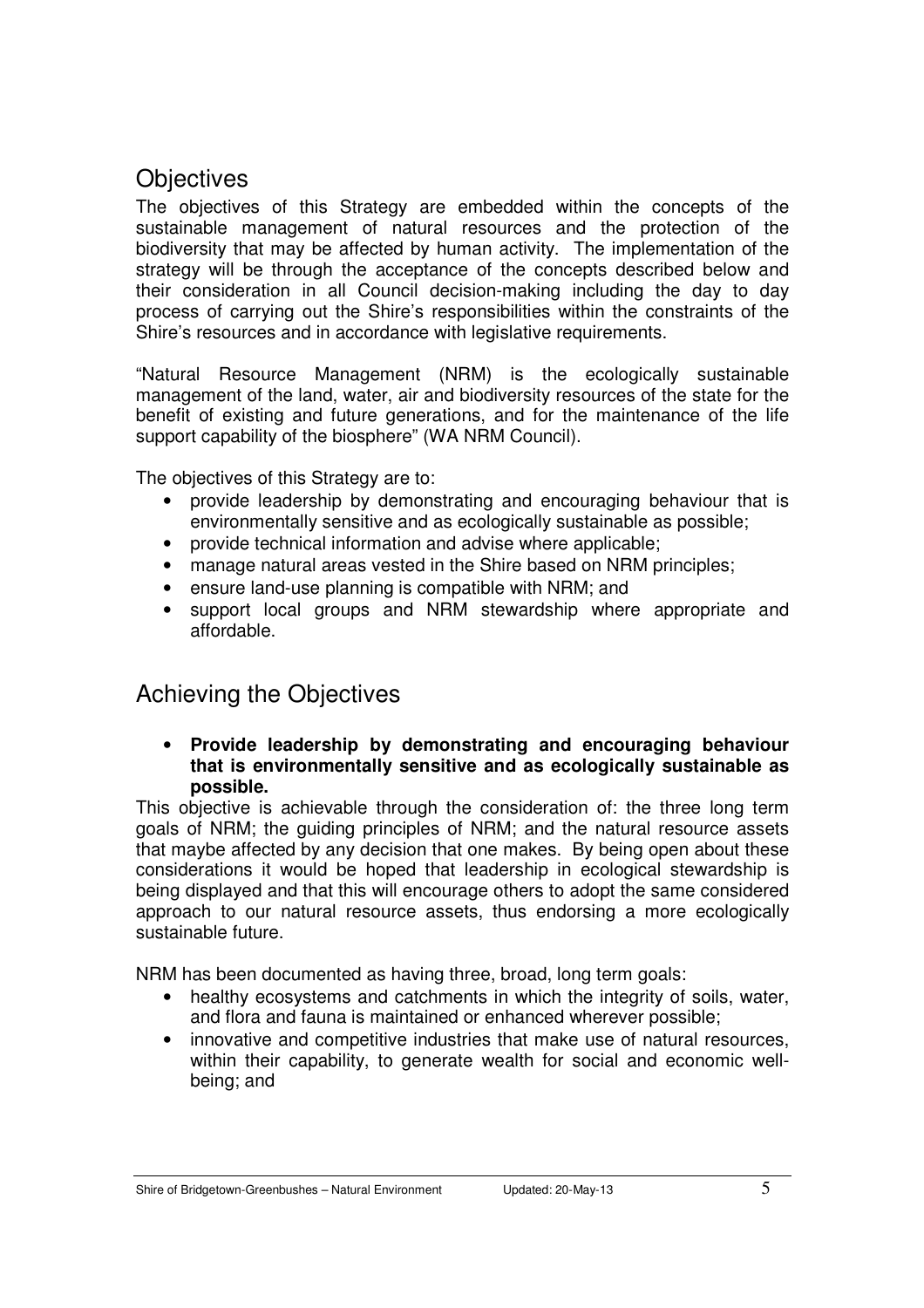• self-sustaining proactive communities that are committed to the ecologically sustainable management of natural resources in their region (National Natural Resource Management Taskforce, 1999).

From a human perspective, the biotic (of, or relating to living organisms) and abiotic (not living) components of ecosystems may be viewed as natural assets such as air, water, land, plants, animals and micro-organisms.

Two of these goals relate to people, the communities they live in, and the social and economical systems that nurture them. Thus, management of natural resources involves understanding, maintaining and, where necessary improving the interactions that people have with the biotic and abiotic components of ecosystems. The third goal indicates that management of natural resources also involves understanding, maintaining and, where necessary, improving the ways in which people relate to each other as part of communities that interact in these ecosystems. Decisions that may lead to the achievement of these goals will need to be informed by appropriate knowledge and ethics.

An ethical approach for explaining the relationship between people and their nonhuman surroundings is by considering human nature in three forms: self-centered (egocentric); a holistic approach (homocentric); and nature-centered (ecocentric). Sustainable management of natural resources is homocentric, constituting a blend of the egocentric and ecocentric perspectives whereas an ethical approach to biodiversity tends toward the ecocentric.

The guiding principles of NRM are:

- we recognize the value to humanity of the natural assets within our landscape, and strive to protect and enhance those values wherever possible;
- wherever possible we focus on dealing with the cause not just the symptoms of the threats to our natural assets;
- all life forms have intrinsic value and warrant conservation independent of our needs, which means that the "precautionary principle" is an important consideration (see Appendix 1 for an explanation of the "precautionary principle");
- the prime responsibility for the management of natural resources is with the land owner/manager;
- the community has the right to be consulted on the decisions and actions that affect them in accordance with legislative requirements;
- decision-making processes should effectively integrate long- and shortterm economic, environmental and social consequences, and be open and equitable; and
- NRM action priorities will be determined with stakeholder involvement, be based on the best available knowledge and on adaptive management.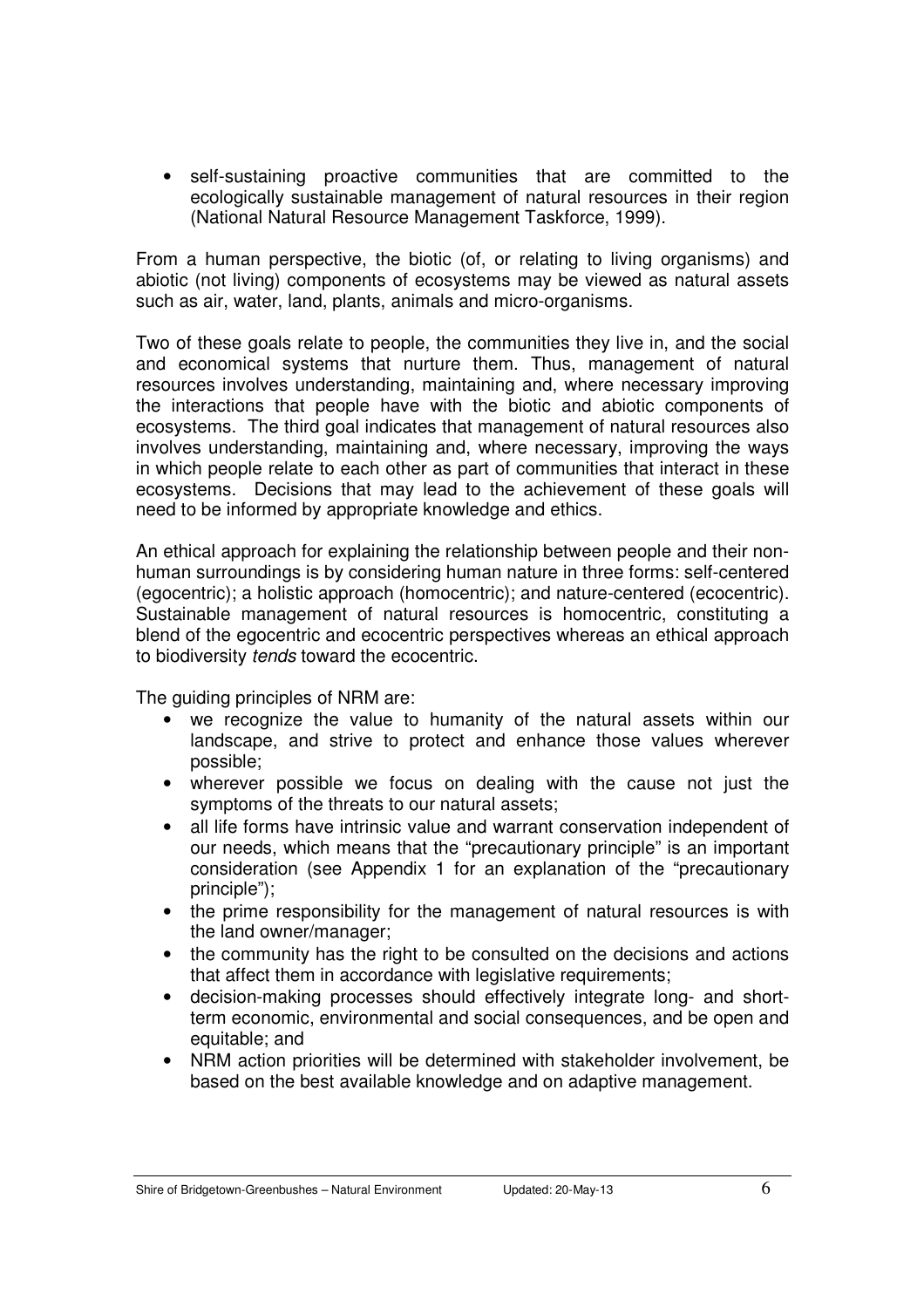To better understand how these relate to our natural resource assets refer to the Natural Resource Asset section below.

#### • **Provide technical information and advise where applicable.**

This is embedded within the guiding principles of NRM and our considerations of our natural resource assets where information sharing, stakeholder and or community involvement, and educative processes can produce a coordinated, combined, collaborative approach to ecologically sustainable processes within the Warren Blackwood.

#### • **Manage natural areas vested in the Shire based on NRM principles.**

The process of developing management strategies for the natural areas within the Shire relies on a process of knowledge of what each natural area contains and then developing plans accordingly and within the considerations of the guiding principles of NRM and our considerations of our natural resource assets.

#### • **Ensure land-use planning is compatible with NRM.**

Achievement of this objective will seek to ensure that the natural resource assets will be conserved and enhanced and best practice NRM and biodiversity outcomes achieved through a number of planning processes including:

- seeking to meet the targets outlined in this Strategy;
- implementing the Shire's Local Planning Policy Managing the Natural Environment;
- the Shire developing and retaining effective partnerships;
- monitoring and lobbying; and
- using the best available information where possible and practical.

#### • **Support local groups and NRM stewardship where appropriate and affordable.**

This objective is a reflection of the guiding principles of NRM where, for example, a local business that displays NRM stewardship in their product production maybe given preferential treatment or friends groups or local landcare groups that work on local natural areas are afforded what ever support is appropriate, and affordable.

# Natural Resource Assets

The natural resources that are referred to as assets include:

- Biodiversity;
- water resources (includes waterways and wetlands);
- agricultural lands;
- remnant vegetation;
- conservation and productive forests;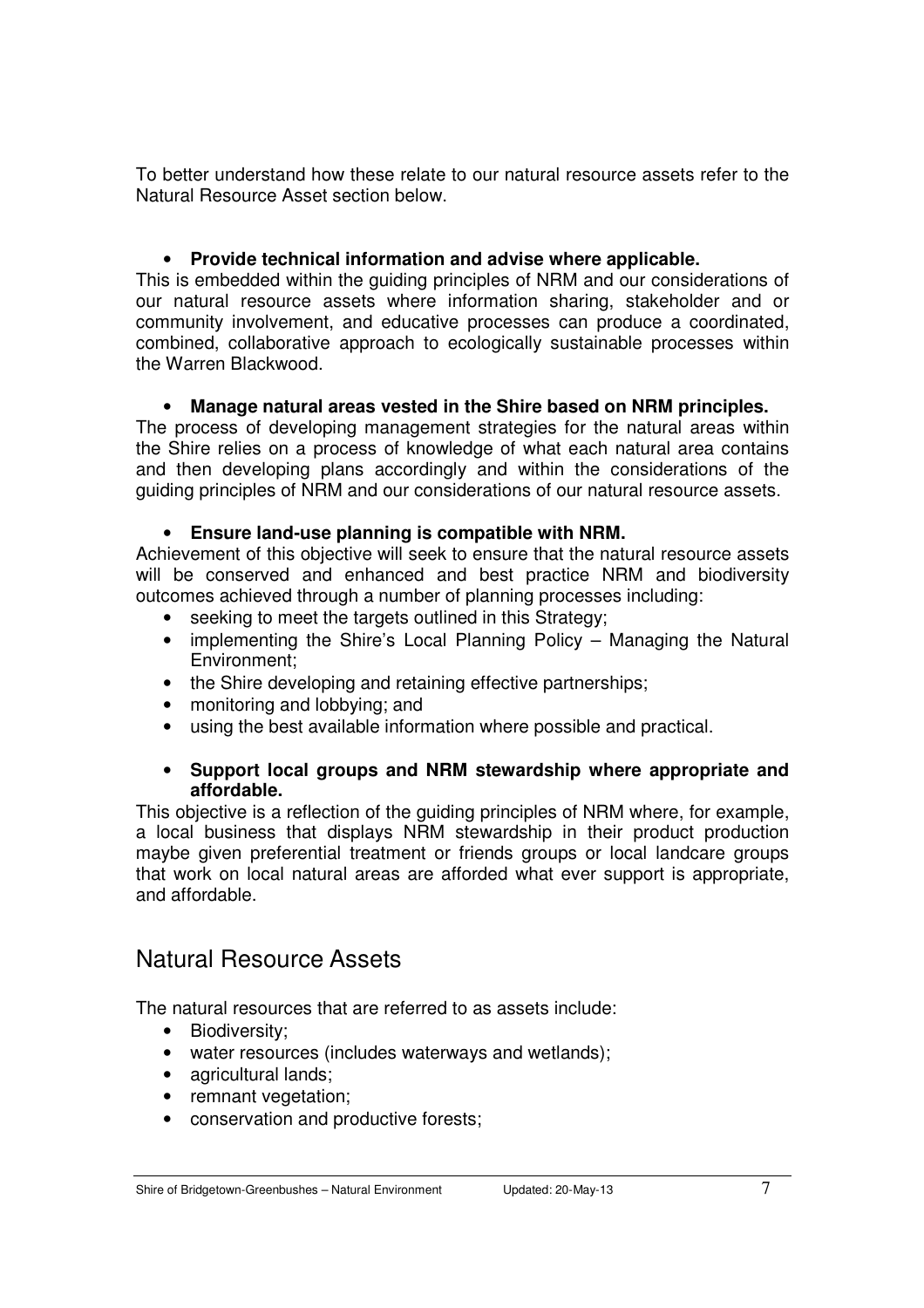- mineral resources and basic raw materials;
- air;
- climate; and
- people, culture and infrastructure (including sustainable settlements).

Each of these asset fields have distinct values and threats that need to be identified in a local context and within the parameters of influence of the Shire. It is through community consultation, awareness raising, working in partnership and committing resources that the objectives may be realized.

**When considering any decision that may impinge upon our natural resource assets one should look to the following guidelines** (based on WAPC Statement of Planning Policy No 2 – Environment and Natural Resources Policy, 2003):

#### General

Council decision-making and Shire practice should:

- (i) Keep environmental damage to a minimum.
- (ii) Actively seek opportunities for improved environmental outcomes, including that which provides restoration or enhancement of ecological function.
- (iii) Take account of the availability and condition of natural resources, based on the best available information at the time.
- (iv) Conserve significant natural, indigenous and cultural features, including sites and features significant as habitats and for their floral, cultural, built, archaeological, ethnological, geological, geomorphological, visual or wilderness values.
- (v) Take into account the potential for economic, environmental and social (including cultural) effects on natural resources.
- (vi) Recognise that certain natural resources, including biological resources, are restricted to particular areas and that these geographical areas or land types may need to be identified and appropriate provision made to protect these resources.
- (vii) Take into account the potential for on-site and off-site impacts of land use on the environment, natural resources and natural systems.
- (viii) Support conservation, protection and management of remnant vegetation where possible, to enhance soil and land quality, water quality, biodiversity, fauna habitat, landscape amenity values and ecosystem function.
- (ix) Take into account the potential impacts from climate change on human activities including urban communities, natural systems and water resources.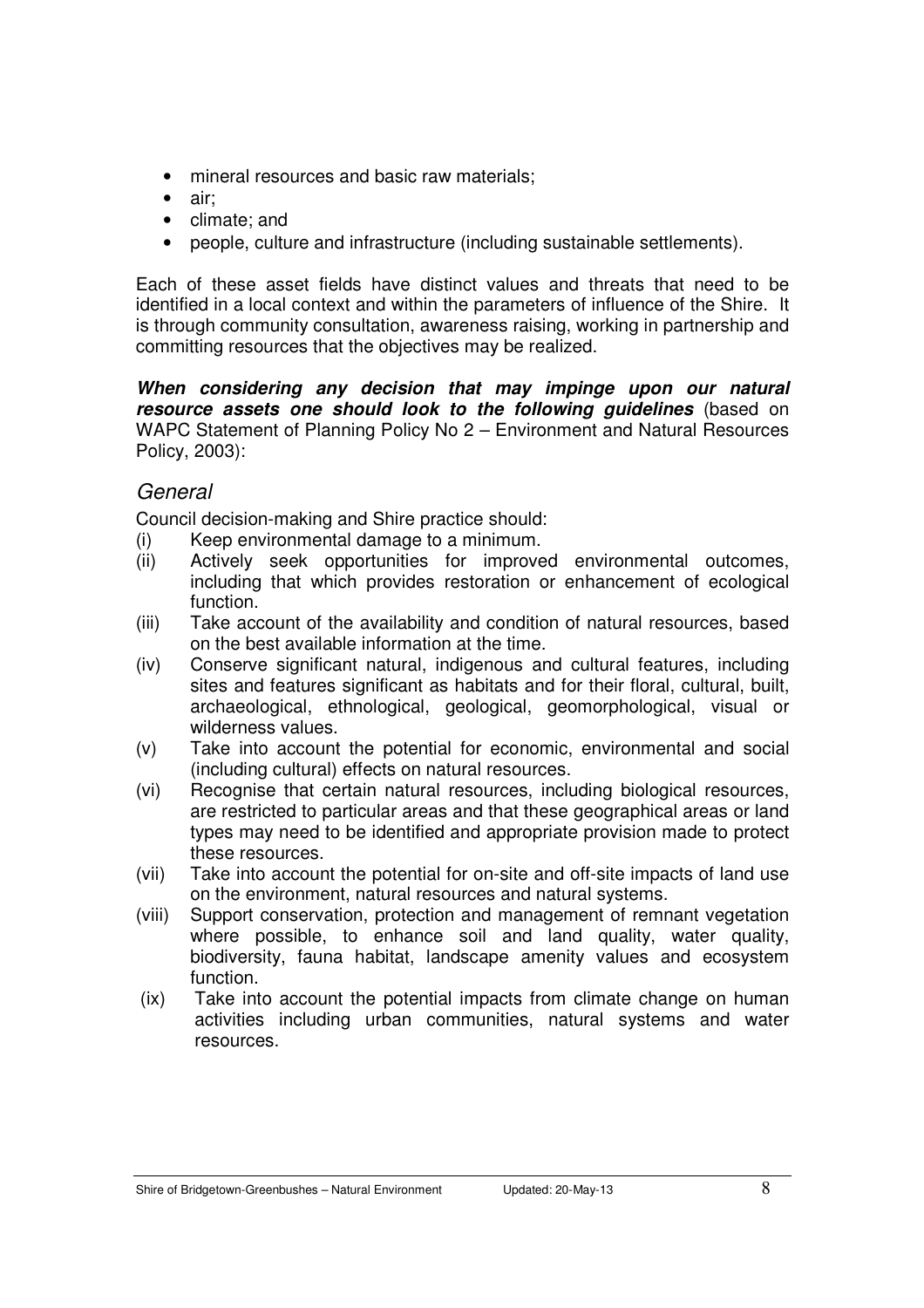#### **Biodiversity**

 "Biodiversity is the variety of all forms of life – the different plants, animals and micro-organisms, the genes they contain and the ecosystems of which they form a part" (Dept of Environment & Conservation, Naturebase 2007).

"Biodiversity represents the very foundation for human existence.

Beside the profound ethical and aesthetic implications, it is clear that the loss of biodiversity has serious economic and social costs. The genes, species, ecosystems and human knowledge that are being lost represent a living library of options available for adapting to local and global change.

Biodiversity is part of our daily lives and livelihood and constitutes the resources upon which families, communities, nations and future generations depend" (The United Nation's Global Biodiversity Assessment, 1995).

The South West Province of Western Australia is listed as a global biodiversity "hotspot" (one of 34 worldwide). Western Australia has about 11,500 species of vascular plants with 80% being endemic to this area. In comparison Great Britain has about 1,600 species of vascular plant. In the South West Province, a total of 3,022 species of flora (2,625) and fauna (397) were listed as threatened or priority flora or fauna in 2007. This is an increase of 14% for flora and 28% for fauna since 1998 (State of the Environment Report WA 2007).

Extensive clearing of native vegetation, weed encroachment, "dieback", salinity and introduced feral animals are some of the threatening processes to this diversity.

Since European settlement, 1,233 exotic plant species have established as weeds in Western Australia, which is about half of the recognised weeds in all of Australia. The Warren-Blackwood region has between 500 and 700 weed species identified (State of the Environment Report WA 2007). Weeds are a bigger threat to native species of flora and fauna than salinity. Weeds increase the risk of fire, reduce the amenity of recreational areas and increase maintenance costs (WA State Weed Plan 2001).

"Phytophthora dieback" (death or modification of vegetation by Phyphtophora cinnimona, an Oomycete or "water-mould" known to cause root rot in Australian flora species) has been called the "silent bulldozer". It has been listed in the worst 100 invasive species of the world. Of native flora in the region, 14% are highly susceptible and a further 40% are considered susceptible. This equates to 2,284 plant taxa and thus the disease poses a real threat of extinction for many species of flora and fauna (State of the Environment Report WA 2007).

Another form of "dieback" affecting some tree species (Flooded gum (Eucalyptus rudis) and Blackbutt (*Eucalyptus patens*) to name two) is thought to be the result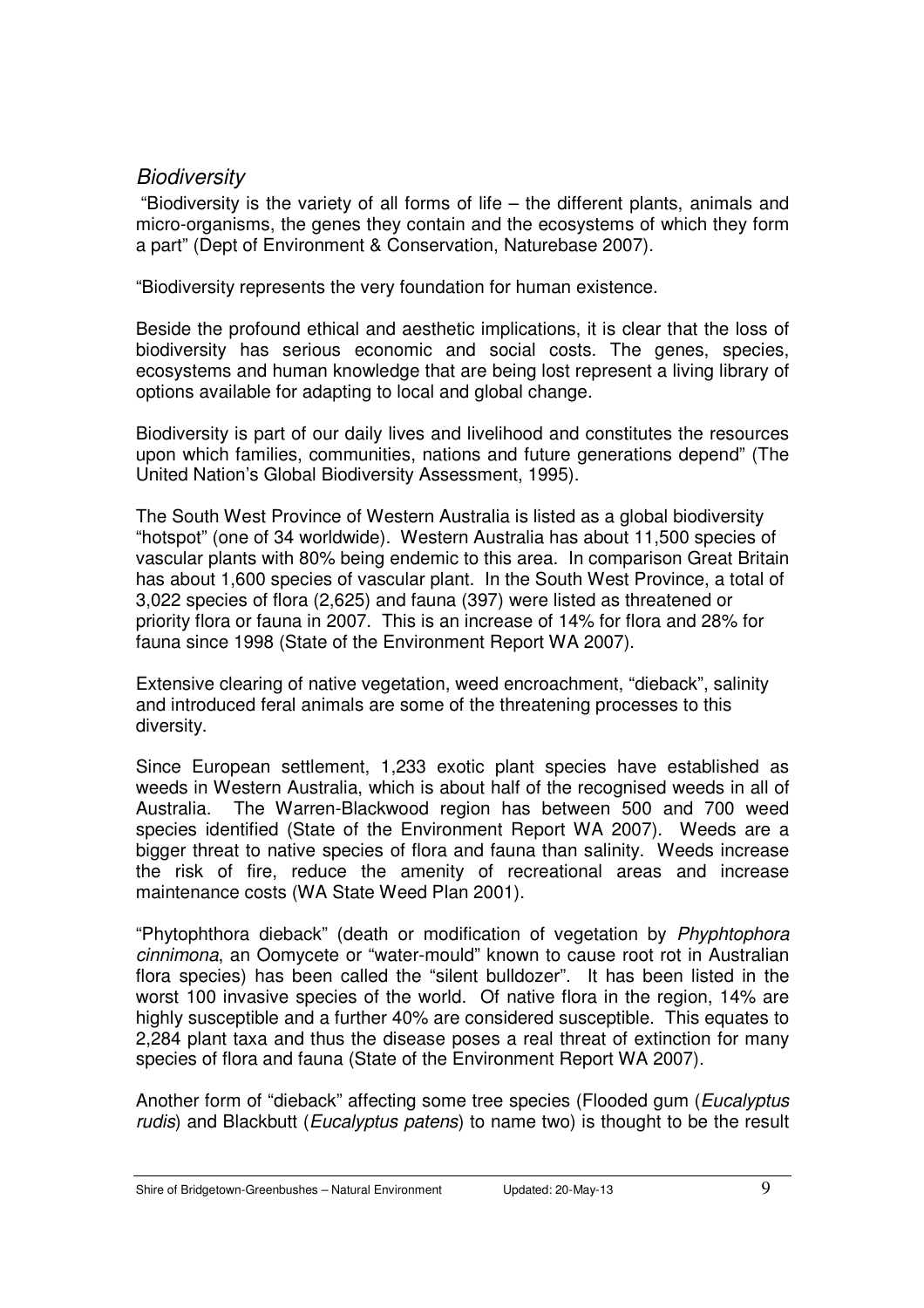of a possible combination of factors beginning with a lowering of natural resistance from water stress (drying climate) and/or possibly compounded by chemicals (fertilizers and spray residues) that may be present in the substrate, leaving the tree susceptible to massive damage from insect attack.

Effective biological diversity conservation is inextricably related to issues such as land use planning and development, green house gas abatement and the management of natural resources (State Sustainability Strategy 2003).

This strategy will enable Council to make decisions in consideration of the protection or enhancement of indigenous biodiversity which is a key component of the Shire's natural environment. It will enhance Federal and State biodiversity strategies by concentrating on the local biodiversity issues within the Shire's influence.

This Strategy aims to integrate biodiversity conservation into the Shire's core business by providing a strategic, consistent and well-informed framework for decision making with regard to biodiversity.

When considering issues which may impact on the natural environment and in particular biodiversity, Council decision-making and Shire practice should:

- (i) Give priority to protection of areas of high biodiversity and or conservation value and avoid or minimise any adverse impacts, directly or indirectly, on areas of high biodiversity or conservation as a result of changes in land use or development.
- (ii) Safeguard and enhance linkages between terrestrial and aquatic habitats which have become isolated, including the re-establishment of habitat corridors.
- (iii) Assist the return of areas of high biodiversity conservation value to the public estate or otherwise ensure the protection of these areas through mechanisms including planning controls or conservation covenants.
- (iv) Support the use of management plans to protect areas of high biodiversity conservation value in the long term.

#### Water Resources

Water is fundamental to human life and the environment. Alteration of areas from their natural state inevitably results in detrimental changes to water quantity and quality (State of the Environment Report WA 2007). The careful management of water resources, both in terms of quantity and quality, is essential to support natural ecosystems as well as future growth and development. This includes all water catchments and waterways.

Council decision-making and Shire practice should: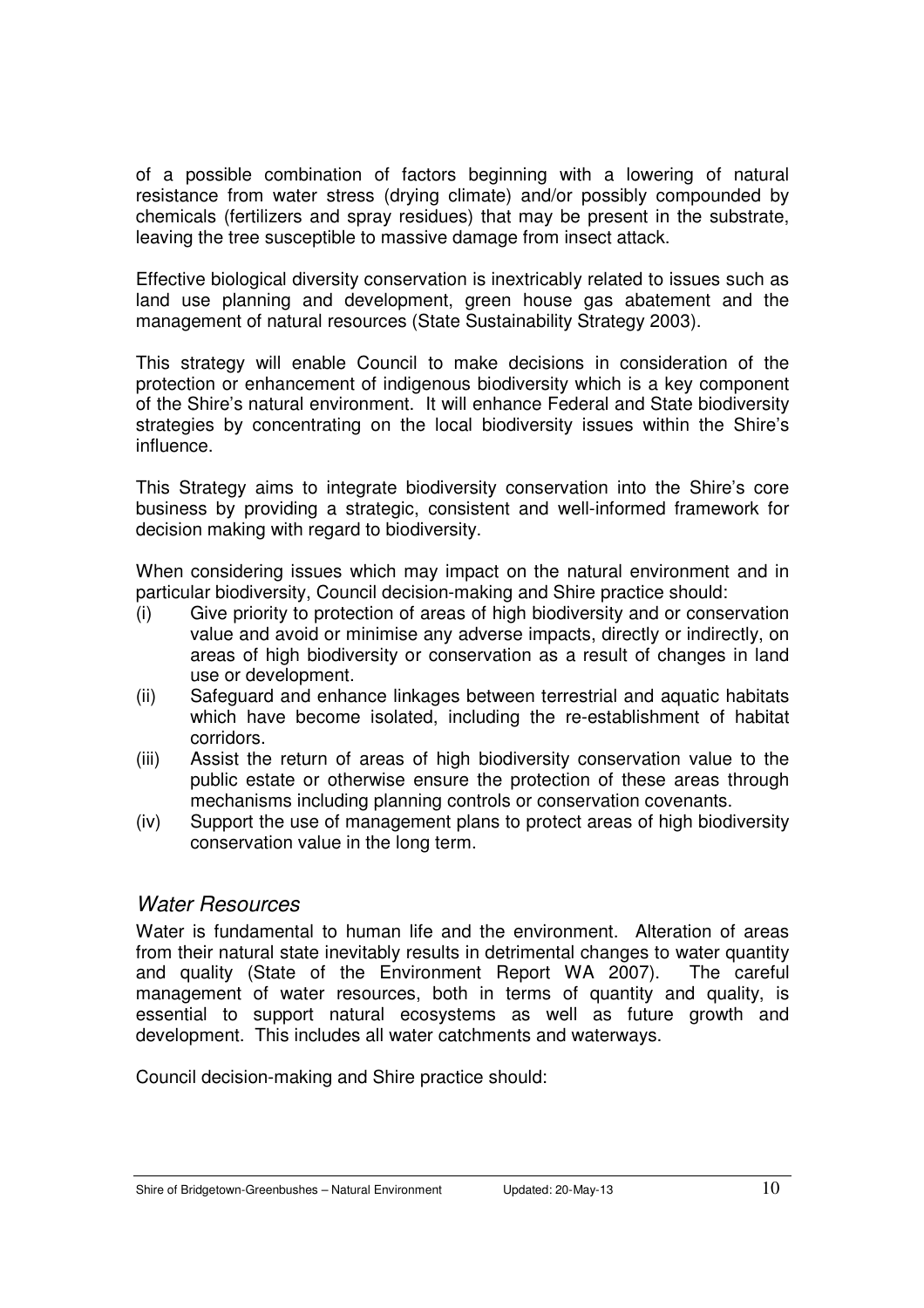- (i) Protect, manage, conserve and enhance: wetlands; waterways; and other water resources which sustain catchments or have identified environmental values.
- (ii) Take account of the availability of water resources to ensure maintenance of water quantity and quality for existing and future environmental and human uses.
- (iii) Encourage best management practices through water sensitive designs that better manage stormwater quantity and quality; that reduce the impacts of stormwater flows; and control or remove pollutants and nutrients so as to improve water quality, retain habitats, conserve water and provide for recreational opportunities and conservation functions through multiple use drainage systems.
- (iv) Ensure the provision of buffer zones around wetlands and waterways to maintain or improve the ecological and physical function of water bodies. Such buffer zones will aim to maintain the natural drainage function, protect wildlife habitats and landscape values, lessen erosion and facilitate filtration of sediment and wastes associated with surface run-off.
- (v) Consider flood risk and avoid intensifying the potential for flooding as a result of inappropriately located land uses and development.
- (vi) Progressively ensure that Shire managed buildings adopt best practice in their use of water.

### Air Quality

Decision-making should reflect that the primary problems of local air quality are the result of domestic and industrial emissions, vehicle use and various land use practices of the agriculture and forestry industries. The major local air quality issues are photochemical smog and haze from particulates (solid and liquid), sulphur dioxide, dust and air toxins.

Council decision-making and Shire practice should:

- (i) Have regard to the potential for conflict between sensitive land uses and activities with air emission impacts.
- (ii) Encourage alternative methods or best management practices for all activities with air emission impacts, such as domestic fires and burning-off practices in the agriculture and forestry industries.
- (iii) Establish benchmark data on air quality within the Shire.
- (iv) Facilitate measures in order to reduce air emissions and improve air quality.

# Soil and Land

Council decision–making and Shire practice should:

(i) Consider the capability of land to accommodate different land uses with respect to; erosion hazard, absorptive capabilities of the soil, slope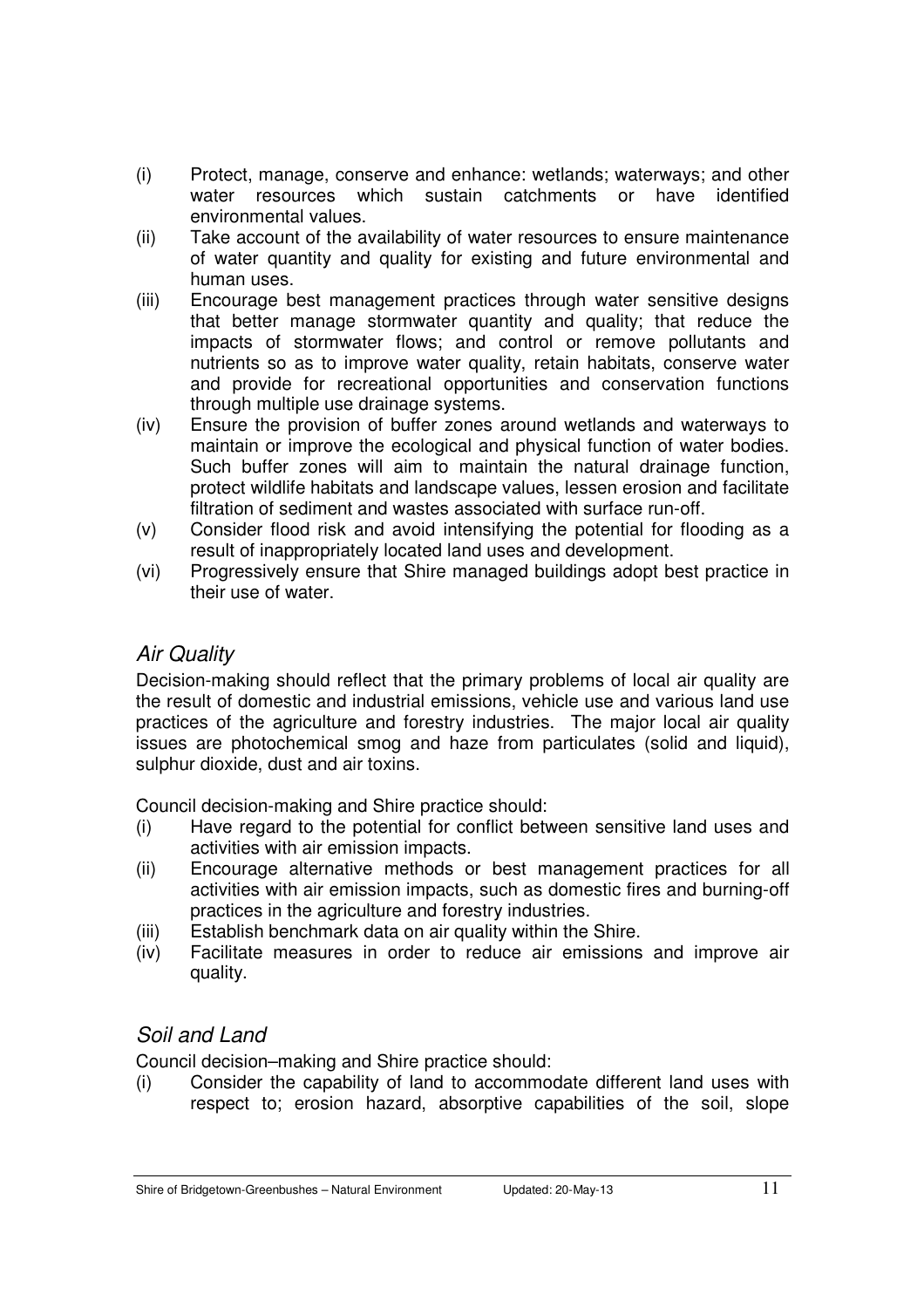stability, potential for variable settlement or subsidence and active fault lines.

- (ii) Recognise and consider land that is degraded or contaminated, or has the potential to become so, and facilitate rehabilitation or remediation for appropriate future use.
- (iii) Ensure that future land uses that may result in land contamination such as storage/use of chemicals, waste, and other toxic materials or liquid are not permitted unless it can be demonstrated that the proposed activities will not result in contamination of land or adversely effect future land use.
- (iv) Identify existing and potential areas affected by salinity, acid sulphate soils, or other severe land degradation problems and, where appropriate, facilitate measures such as vegetation retention, vegetation restoration, and prevention of inappropriate development in order to reduce impacts on land, buildings and infrastructure.

#### **Agriculture**

Council decision-making and Shire practice should:

- (i) Protect areas of agricultural significance ("priority agriculture" areas).
- Diversify compatible land use activities in agriculture areas based on principles of sustainability and recognizing the capability and capacity of the land to support those uses.

#### **Landscape**

Council decision-making and Shire practice should:

- (i) Seek to identify and safeguard landscapes with high geological, geomorphological or ecological values, as well as those of aesthetic, cultural or historical value to the community, and encourage the restoration of those that are degraded.
- (ii) In areas identified in (i), consider the capacity of the landscape for development and incorporate appropriate planning, design and siting criteria to ensure the development is consistent and sensitive to the character and quality of the landscape.
- (iii) Consider the need for a landscape, cultural or visual impact assessment for land use or development that may have a significant impact on sensitive landscapes.

### Greenhouse Gas Emissions and Energy Efficiency

Council decision-making and Shire practice should:

(i) Promote energy efficiency at all levels from development and urban design incorporating issues such as energy efficient building design and orientation of building lots for solar efficiency, to reducing general electrical consumption by best management techniques.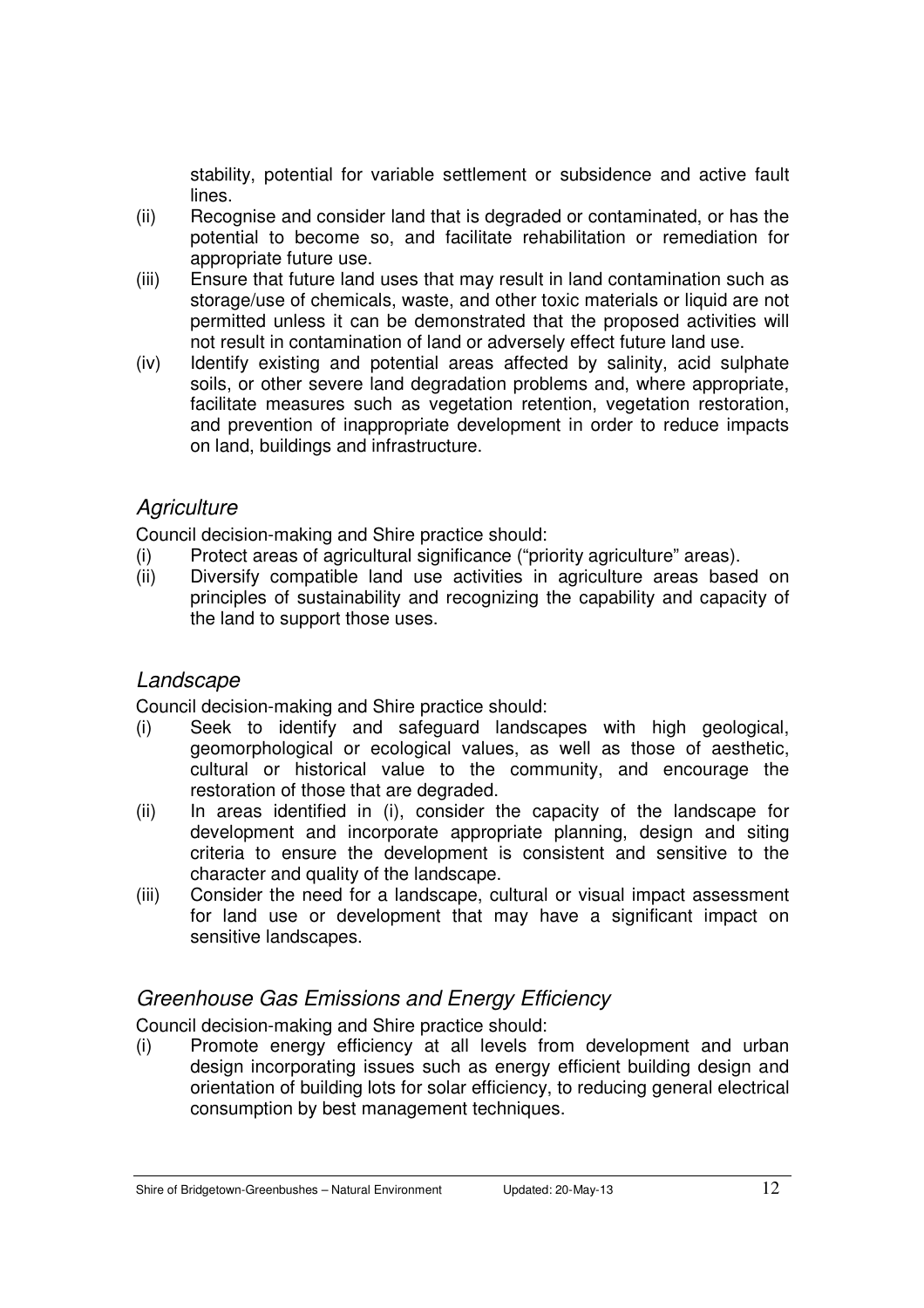- (ii) Support the retention of existing vegetation and revegetation to reduce the carbon "foot print" of the community.
- (iii) Support the use of alternative energy regeneration, including renewable energy, where appropriate.
- (iv) Progressively ensure that Shire managed buildings adopt best management practice in energy use.

### Purchasing Practices

Purchasing should acknowledge quality, function, value for money, stability of supply, etc, have favourable environmental considerations, and reflect corporate social responsibilities in the providers.

Council decision-making and Shire practice should:

- (i) Only purchase products that are determined as necessary.
- (ii) Take into consideration the ecological and economic costs, impacts and benefits of a product or service over the whole of its life.
- (iii) Purchase products that are reusable or recyclable, designed for ease of recycling, re-manufacture or otherwise minimise waste.
- (iv) Purchase products that are reliable, durable and where possible easily upgraded or updated.
- (v) Purchase products that where possible can be returned to the manufacturer for recycling and reuse (product stewardship).
- (vi) Choose energy efficient and/or water efficient products.
- (vii) Where possible purchase products that are non-toxic and non-polluting;
- (viii) Where possible purchase in bulk or with minimal packaging.
- (ix) Purchase products and or services that have a suitable length of warranty for their purpose.
- (x) Purchase products manufactured in socially acceptable circumstances that are in accordance with Human Right's conventions, laws or treaties where labour considerations, social exclusion and equal opportunity are taken into account.
- (xi) Encourage minimal consumption in the work environment.

### Climate Change

Climate change scenarios must be considered as an influence on any target set. Risk management strategies need to incorporate plans for dealing with the estimated climate changes. For example; an increase in extreme daily rainfall intensity needs appropriate strategies to accommodate this, or a decrease in annual rainfall needs consideration to be made of alternative potable water supplies, or a combination of increase in temperature coupled with a decrease in rainfall will affect available habitat.

# Action Targets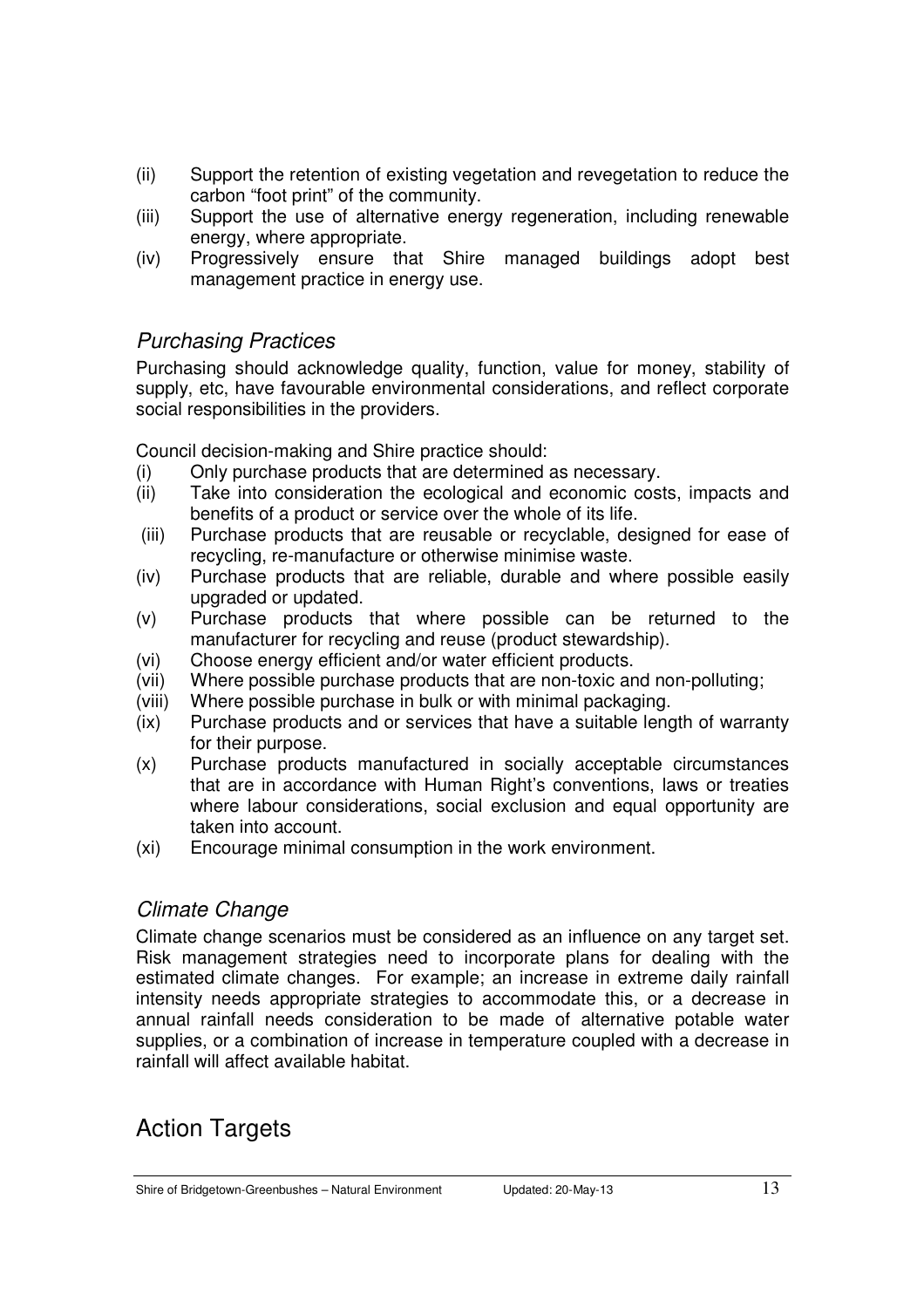The targets set by this Strategy demonstrate the Shire's intention to:

- promote appropriate "best practice" for ecologically sustainable development;
- promote the ecologically sustainable management of natural resources; and
- reduce the impact of resource consumption on the environment and community.

The following sets out actions to achieve the aims and objectives of this Strategy: detailing time frames; indicators of success; sources of funding (where known); and responsible parties. Targets set are specific, measureable, achieveable, relevant, and time bound (SMART). Targets are not static goals, but rather a continually evolving consensus of community views and aspirations. They will be refined as new data, concepts and opportunities arise.

The Shire of Bridgetown-Greenbushes has endorsed a number of strategies in the Strategic Plan 2006/07-2010/11. These targets have been SMARTened and the relevant officers responsible for their implementation identified.

| <b>Existing commitment</b>                                                                                                                                                                                                                                                           | <b>Timeframe</b>   | Indicators of<br><b>SUCCESS</b>                                                                             | Source of<br>funds | Responsible<br>parties                                               |
|--------------------------------------------------------------------------------------------------------------------------------------------------------------------------------------------------------------------------------------------------------------------------------------|--------------------|-------------------------------------------------------------------------------------------------------------|--------------------|----------------------------------------------------------------------|
| Continue to review planning<br>and heritage policies to offer<br>increased protection of<br>built/natural values.                                                                                                                                                                    | By end of<br>2009. |                                                                                                             |                    | Manager<br>Planning(MP),<br>Regional<br>Environment<br>Officer(REO). |
| Progress the integration of<br>NRM principles into its Local<br>Planning Strategy and<br>Council operations.                                                                                                                                                                         | By end of<br>2007. | Natural<br>Environment<br>Strategy and Local<br>Planning Policy-<br>Managing the<br>Natural<br>Environment. |                    | MP,<br>REO.                                                          |
| Develop a Roadside<br>Conservation Strategy.                                                                                                                                                                                                                                         | By end of<br>2010. | Roadside<br>Conservation<br>Strategy.                                                                       |                    | REO, Executive<br>Manager Works<br>and<br>Services (EMWS).           |
| Prepare<br>management/conservation<br>plans for key bushland<br>reserves within the Shire with<br>the primary objective of<br>conserving the biological<br>diversity of the land whilst<br>accommodating public use of<br>the reserve in accordance<br>with its purpose and vesting. | By end of<br>2010. |                                                                                                             |                    | REO, Senior<br>Ranger(SR),<br>EMWS.                                  |
| Have regard to the potential<br>impact on the environment in<br>Council's decision-making<br>processes.                                                                                                                                                                              | By end of<br>2007. | Natural<br>Environment<br>Strategy.                                                                         |                    | MP.<br>REO.                                                          |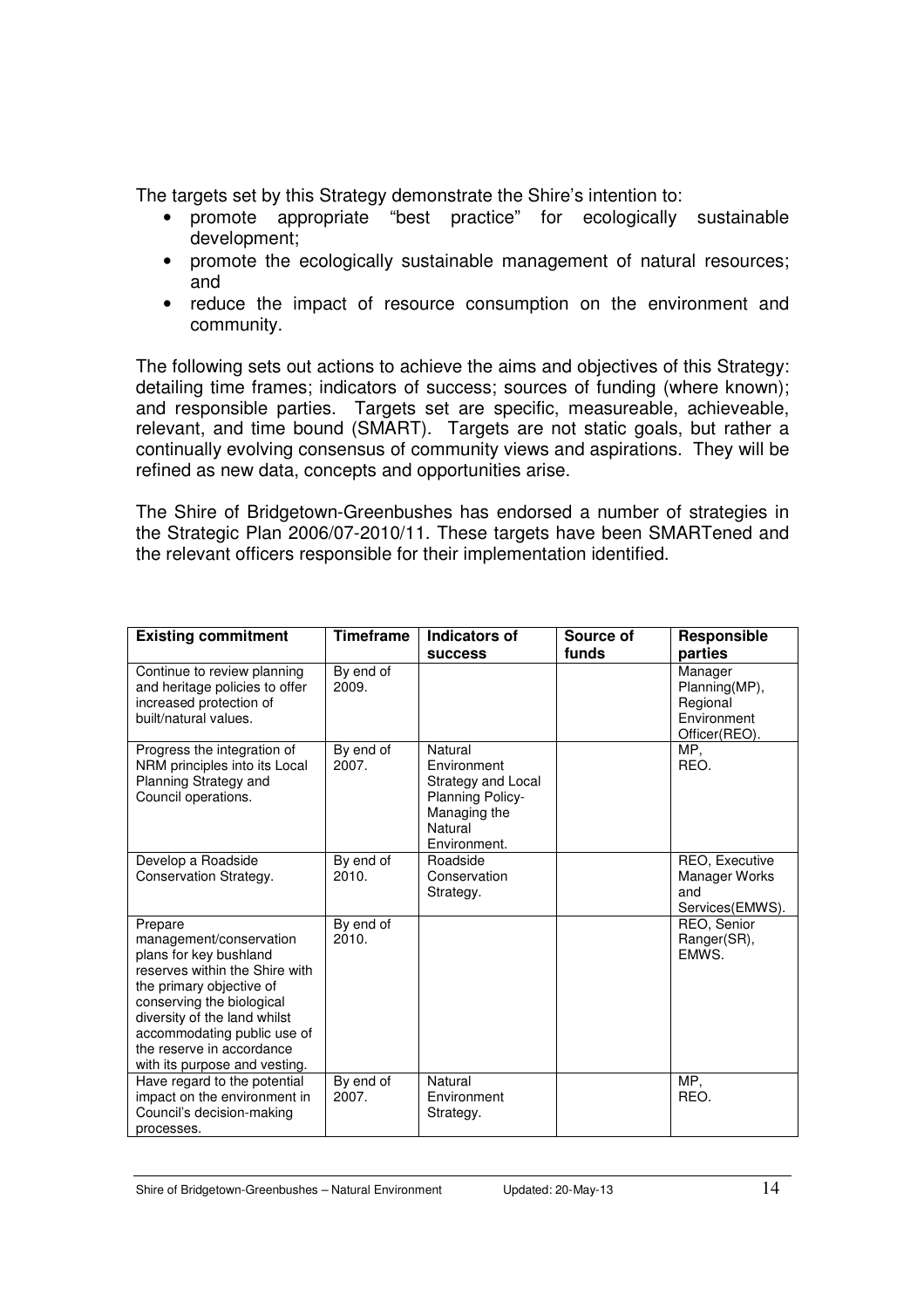| Review the Shire's list of                                        | By end of        |                                            |                 | DCEO.          |
|-------------------------------------------------------------------|------------------|--------------------------------------------|-----------------|----------------|
| vested reserves to determine                                      | 2011.            |                                            |                 | REO,           |
| whether the land is still                                         |                  |                                            |                 | MP.            |
| appropriate for Council<br>vesting and ensure the                 |                  |                                            |                 |                |
| purpose of the reserve                                            |                  |                                            |                 |                |
| reflects the community's use                                      |                  |                                            |                 |                |
| and value placed on the land.                                     |                  |                                            |                 |                |
| Review our road building                                          | On an            |                                            |                 | EMWS,          |
| practices and resources to                                        | ongoing          |                                            |                 | Senior         |
| ensure environmental                                              | basis.           |                                            |                 | Engineering    |
| sustainability and ongoing                                        |                  |                                            |                 | Technical      |
| economical supply of natural                                      |                  |                                            |                 | Officer(SETO), |
| resources.<br>Continue to develop an                              | On an            |                                            |                 | REO.<br>EMWS,  |
| effective and environmentally                                     | ongoing          |                                            |                 | SETO,          |
| sustainable storm water                                           | basis.           |                                            |                 | REO.           |
| drainage network.                                                 |                  |                                            |                 |                |
| Support and partner local                                         | On an            | 1 project each year.                       | LCDC.           | CEO,           |
| Land Care Development                                             | ongoing          |                                            |                 | REO.           |
| Committees.                                                       | basis.           |                                            |                 |                |
| Develop and implement a                                           | 2yrs.            | Climate Change                             |                 | CEO,           |
| Climate Change Impacts and                                        |                  | Strategy.                                  |                 | REO.           |
| <b>Risk Management Strategy</b><br>inline with National and State |                  |                                            |                 |                |
| strategies.                                                       |                  |                                            |                 |                |
| Develop the Geegelup Brook                                        | 5 yrs            | A more attractive,                         | LCDC.           | CEO,           |
| parklands in order to restore                                     |                  | better managed                             | Blackwood       | REO,           |
| the health of the brook,                                          |                  | parkland and/or                            | Environmental   | EMWS.          |
| provide passive recreation                                        |                  | brook                                      | Society(BES)    |                |
| areas that are attractive to                                      |                  |                                            |                 |                |
| visitors and provide an                                           |                  |                                            |                 |                |
| important greenbelt corridor<br>linkage between the               |                  |                                            |                 |                |
| <b>Blackwood River and Somme</b>                                  |                  |                                            |                 |                |
| Creek.                                                            |                  |                                            |                 |                |
| Develop strategies for the                                        | 2yrs.            | Works guidelines                           |                 | REO.           |
| enhancement of key areas of                                       |                  | for systematical                           |                 |                |
| parkland within the Shire.                                        |                  | and sustainable                            |                 |                |
|                                                                   |                  | maintenance, weed                          |                 |                |
|                                                                   |                  | control/eradication                        |                 |                |
|                                                                   |                  | and revegetation.                          |                 |                |
| Increase community                                                | On an            | Number of media                            | LCDC.           | All staff      |
| awareness and participation                                       | ongoing          | releases and public                        |                 |                |
| in protection of the                                              | basis.           | displays.                                  |                 |                |
| environment.                                                      |                  |                                            |                 |                |
|                                                                   |                  |                                            |                 |                |
| Enhance and protect our<br>natural environment and                | On an<br>ongoing | Inclusion of local<br>species lists within |                 | MP,<br>REO.    |
| where practicable promote                                         | basis.           | developments and                           |                 |                |
| the use of local native                                           |                  | in the use of local                        |                 |                |
| vegetation.                                                       |                  | species in remedial                        |                 |                |
|                                                                   |                  | or mitigation                              |                 |                |
|                                                                   |                  | requirements.                              |                 |                |
| Develop a policy on Rural                                         | 1 yr.            | Roadside                                   | RCC,            | REO.           |
| Road Verge Vegetation                                             |                  | conservation policy.                       | Friends/groups. |                |
| Management and Clearing                                           |                  |                                            |                 |                |
| including for fence line                                          |                  |                                            |                 |                |
| clearing.                                                         |                  |                                            |                 |                |
|                                                                   |                  |                                            |                 |                |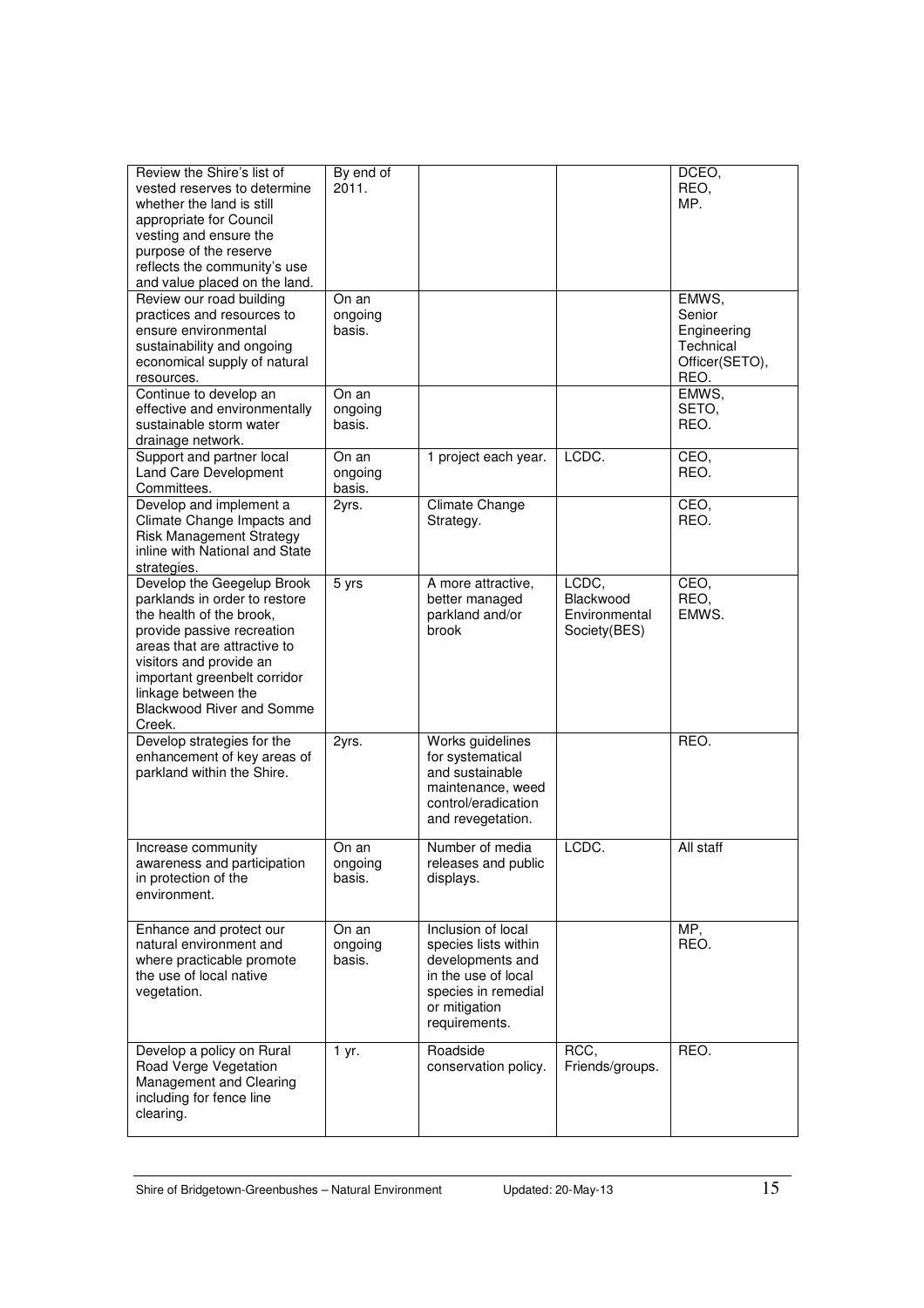| Develop policies for weed<br>management and eradication.                                       | 3 vrs.                     | Weed management<br>policy. | REO.       |
|------------------------------------------------------------------------------------------------|----------------------------|----------------------------|------------|
| Maximise retention of<br>significant trees and other<br>vegetation within new<br>subdivisions. | On an<br>ongoing<br>basis. |                            | MP<br>REO. |

# Reviewing the Strategy

The Natural Environment Strategy should be a "living" document that will require review as required in the light of the changing environment in which it operates. This should be biannually by the Regional Environmental Officer and reviewed by Council every five years. It needs to be flexible as it will be influenced by changing priorities and availability of resources. Evaluation will improve the process as it measures the efficiency and effectiveness of implementation against the timely achievement of targets. Actions will be adjusted as required through adaptive management. This will assist the Shire to make informed choices on projects, management actions and targets as management of the natural resources continues to evolve.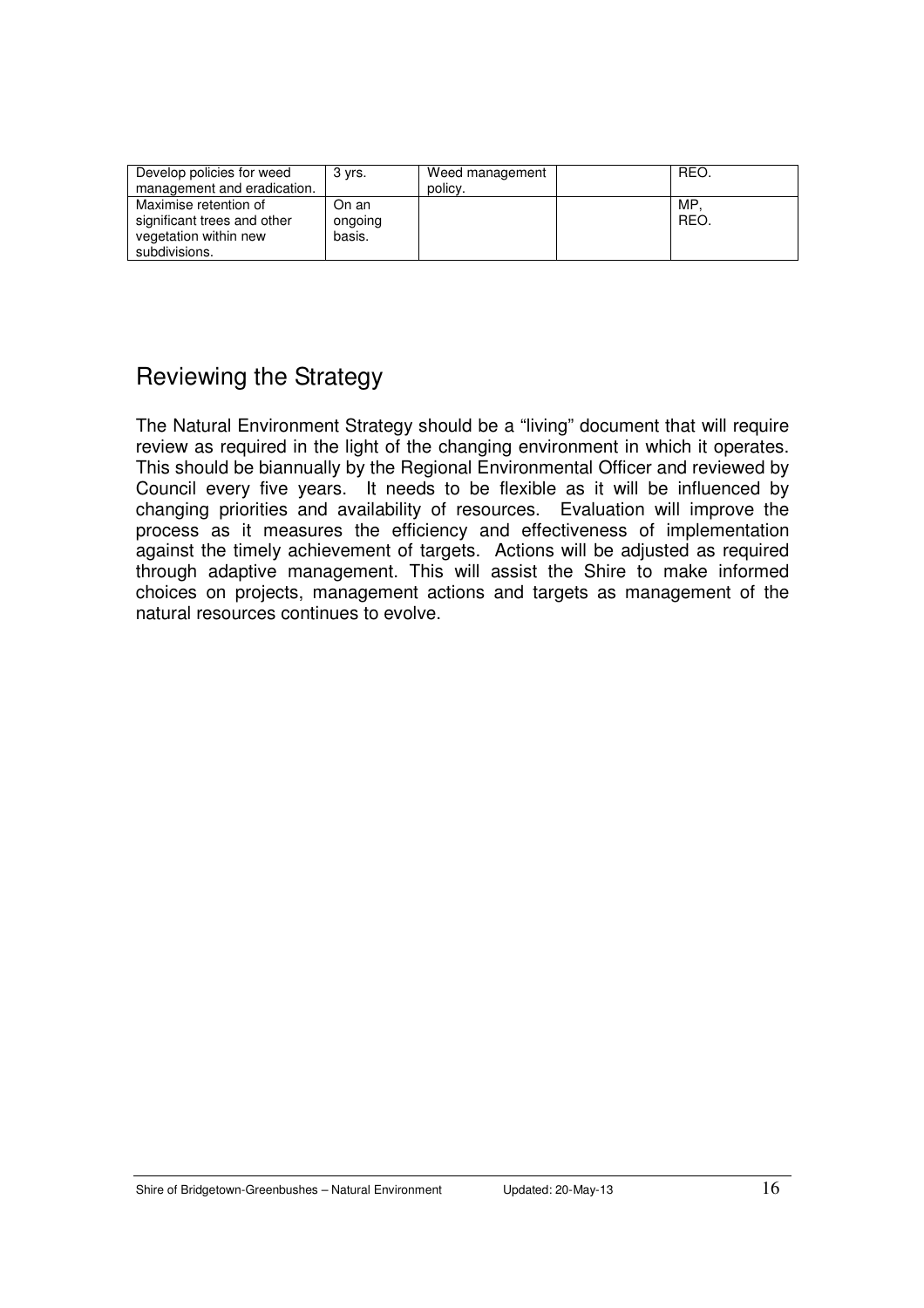# APPENDIX 1

### An Explanation of the Precautionary Principle

Over the last decade the principles of ecological sustainable development have inexorably become woven into environmental law, and the precautionary principle is no exemption. This has been because of governmental policies and practices and in part because of statute law, the highest form of government policy. However the inclusion of the principles in Australian legislation has been confined to objectives of statutes or agencies without any real guidance to decisionmakers as to whether and how to apply the core principles or what weight to give them. This has given rise to difficulties of interpretation and application.

The precautionary principle first appeared in the mid 1960's and was a measure by which to judge political decisions. In the 1970's it could be found in West German legislation in respect of environmental policies aimed at combating the problems of global warming, acid rain and maritime pollution.

#### **Definition**

The Intergovernmental Agreement on the Environment (1992) endorses the precautionary principle in the following terms:

Where there are threats of serious or irreversible environmental damage, lack of full scientific certainty should not be used as a reason for postponing measures to prevent environmental degradation. In the application of the precautionary principle, public and private decisions should be guided by:

- (i) careful evaluation to avoid, where practicable, serious or irreversible damage to the environment; and
- (ii) an assessment of the risk-weighted consequences of various options.

The precautionary principle has been described as a decision making approach which ensures that a substance or activity posing a threat to the environment is prevented from adversely effecting the environment, even if there is no conclusive scientific proof linking that particular substance or activity to environmental damage. The principle provides the philosophical authority to make decisions in face of uncertainty. In this way, it is symbolic of the need for change in human behaviour towards the ecological sustainability of the environment.

It is accepted that the precautionary principle is a guiding principle. The principle also has operational effect. The purpose of the principle is to "encourage, perhaps even oblige, decision-makers to consider the likely harmful effects of their activities on the environment before they pursue those activities" (The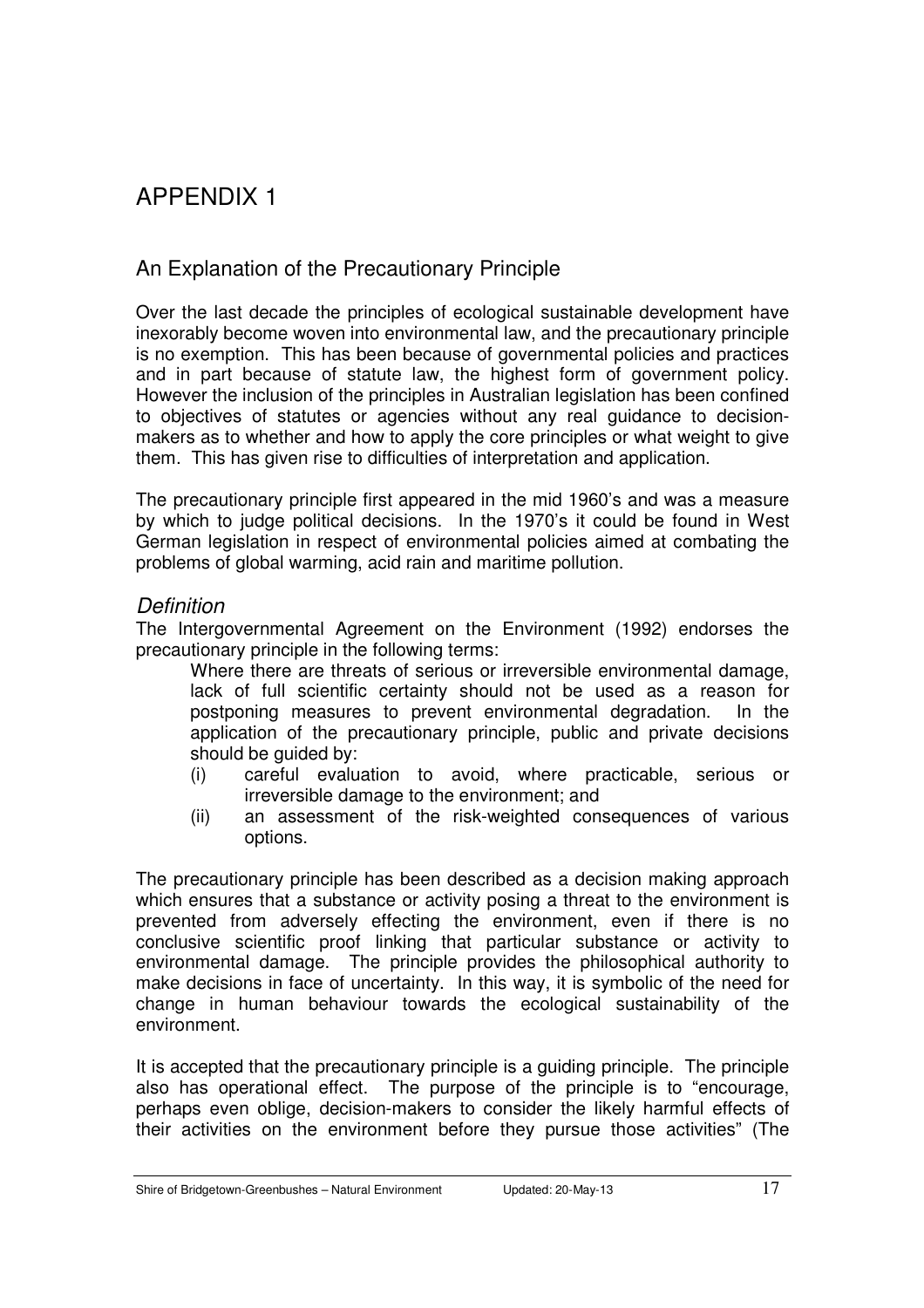Precautionary Principle: A Fundamental Principle of Law and Policy for the Protection of the Global Environment, J. Cameron and J. Abouchar, 1991). The concept is linked to ideas of acceptable risk in attempting to deal with scientific uncertainty. It challenges scientific understanding and advocates caution in dealing with risk. Proponents of the precautionary principle acknowledge that the principle contains some ambiguities and uncertainties but strongly maintain that such problems do not discredit the principle.

#### Application

In applying the precautionary principle, these conceptual elements should be considered:

- **The threshold threats of serious or irreversible damage.** The existence of threats is the threshold which must be satisfied before the principle is enacted. Uncertainties associated with scientific investigation, and the different disciplinary approaches adopted by scientists in assessing evidence, does not present a unified view of the consequences of a particular action. The precautionary principle takes into account the conflict within sciences and the social construction of acceptable risk.
- **Lack of scientific certainty.** "No scientific method will be able to ask all the right questions, let alone find the answers about what we do to the environment. Science does not give absolute proof; it is intrinsically "soft" and its results are always open to interpretation… Rather than commit society to a blind faith that scientific knowledge can and does address all uncertainties, mature and rational policy should recognise the inherent limitations of scientific knowledge. A greener science would make these limitations explicit, and so produce more critical public debate about the interventions in nature that are made in the name of economic necessity" ('How Science Fails the Environment', B. Wayne and S. Mayer,138 New Scientist).

In terms of "scientific rationality" there is within society an obsessive attachment to scientific rationality and expertise. "Among the illusions which have invested our civilization is an absolute belief that the solutions to our problems must be a more determined application of rationally organized expertise. The reality is that our problems are largely the product of that application" (Voltaire's Bastards – The Dictatorship of Reason in the West, J. R. Saul, 1992.). Modernist science tends, via reductionism, to focus more effort on the understanding of increasingly smaller parts of systems which results in the risk of making and acting on decisions that when viewed holistically are without sense or morality. The appropriate use of common sense, ethics, intuition, memory and reason can help to overcome this problem.

Lack of full scientific certainty will always exist because full scientific certainty is neither achievable nor provable. The precautionary principle is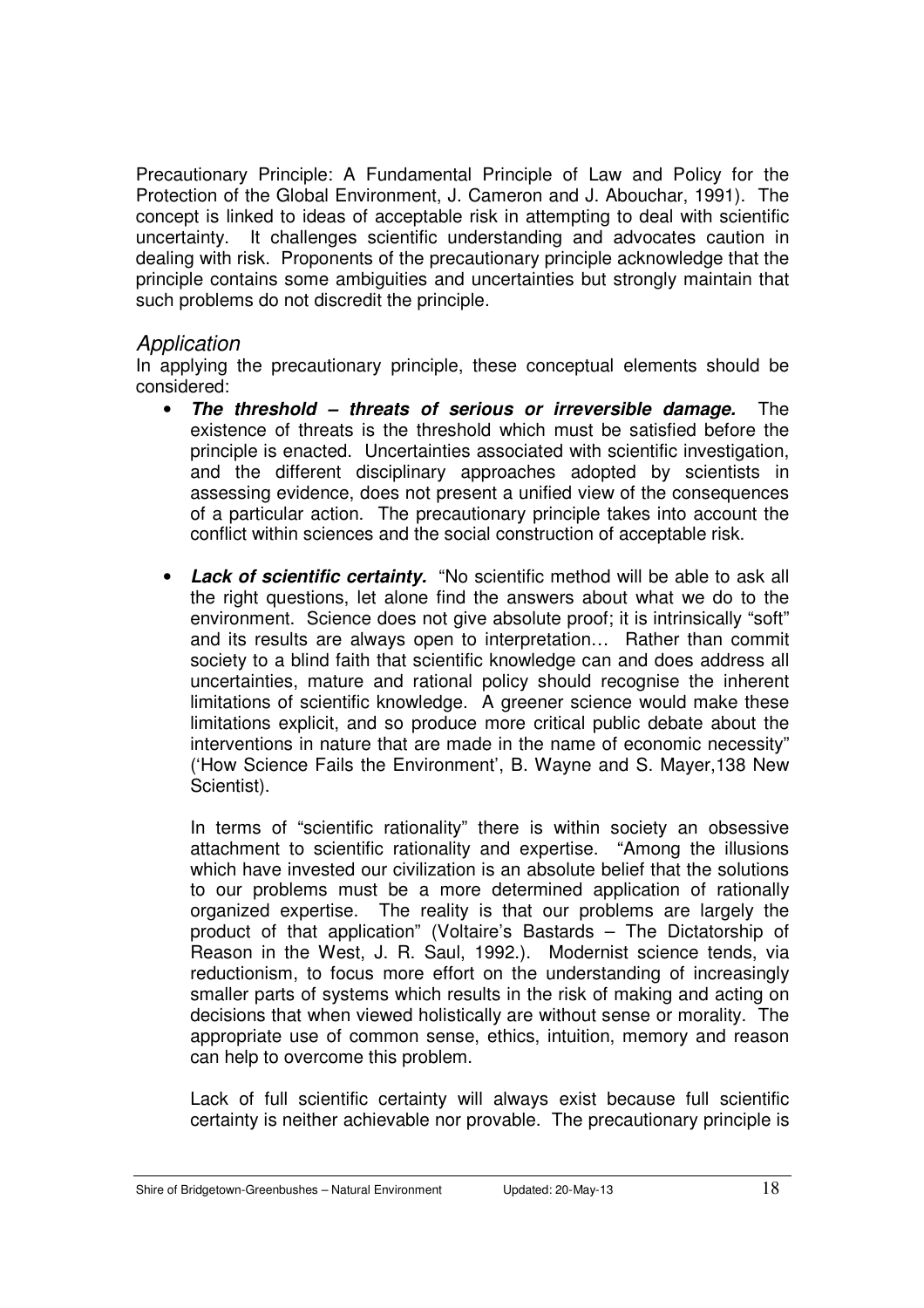a step forward in the development of an environmental framework within which soundly based scientific data can be integrated with the political, economic and social pressures and considerations upon which decisions rest.

- **Not to be used as a reason for postponing measures.** "Once the threshold test has been satisfied the burden of proof in relation to scientific questions falls on those wishing to engage in the activity. If the suggested threat cannot be disproved by evidence advanced by the proponent, then it is a factor to be taken into account in the cost benefit calculus" (Reconstituting Decision Making Process and Structures in Light of the Precautionary Principle, D. Farrier and L. Fisher, 1993). There is little guidance in the principle on how to weigh the conflict between environmental harm and economical benefit.
- **The precautionary principle and ecologically sustainable development.** The precautionary principle needs to be considered in the context of the wider principles and philosophies forming the concept of ecologically sustainable development. This is where development is defined as sustainable if "it meets the needs of the present without compromising the ability of future generations to meet their own needs" (The Brundtland Report, 1987). Thus decision-makers need to; consider the economic, social and environmental implications of their actions on the community and biosphere, and adopt a long-term view rather than a shortterm view. In this the precautionary principle ensures a better integration of environmental considerations in decision-making.

The precautionary principle is not absolute or extreme. It does not prohibit an activity until the science is clear. It does change the underlying presumption from freedom of exploitation to one of conservation.

From: "Are Decision-makers too cautious with the Precautionary Principle?" The Hon Justice Paul L. Stein, Land and Environment Court of NSW Annual Conference 1999.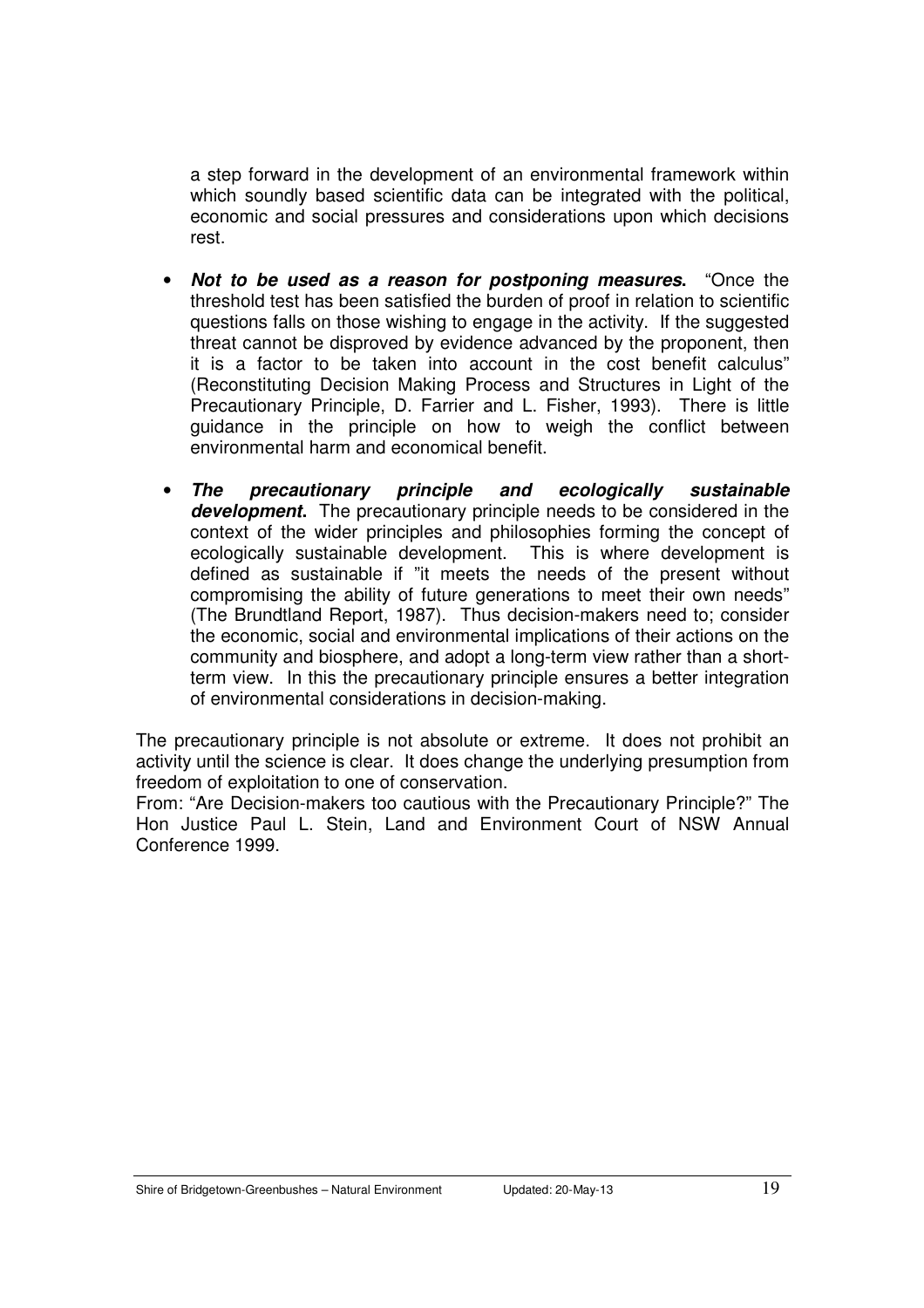

# **Local Planning Policy – Managing the Natural Environment**

**(Updated 11 July 2008)**

# 1. Background and Issues

With the international debate on climate change and the resulting implications for the environment there is an evolving change in the legislative landscape in which local government operates. This Planning Policy is a result of this changing landscape. The Shire needs to bring into its operations an awareness of the natural environment and the threats to the natural resource assets upon which we rely for our existence. This policy reviews relevant legislation and other planning policies to ensure the inclusion of sustainable natural resource management (NRM) principles into the planning framework to assist implementation of the Shire of Bridgetown-Greenbushes Town Planning Scheme No.3 and No.4 (TPS3 and TPS4).

There is a variety of legislation, strategies and policies concerned with NRM and a large number of government agencies and other stakeholders that are involved in the regulation and management of issues associated with NRM.

This Policy compliments the Western Australian Planning Commission's (WAPC) Statement of Planning Policy No.2 – Environment and Natural Resources Policy, TPS3 and TPS4 and the Shire's Natural Environment Strategy.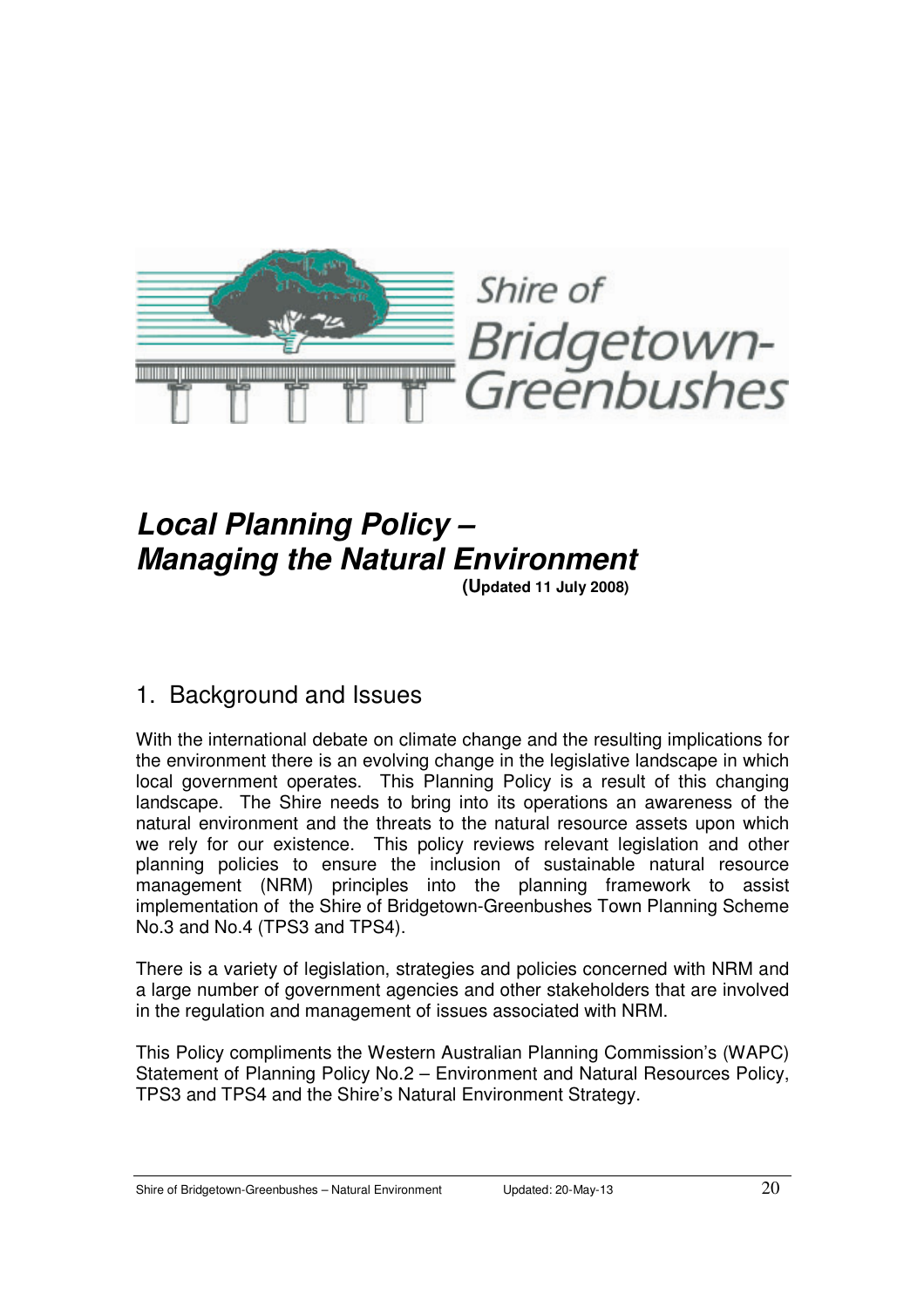# 2. Objectives

The objectives of this Policy are to:

- within planning decisions promote conservation of ecological systems and the biodiversity they support including ecosystems, habitats, species and genetic diversity;
- within planning decisions assist in the conservation and management of natural resources, including air quality, energy, waterways and water quality, landscape, agriculture and minerals to support both environmental quality and sustainable development over the long term;
- within planning decisions adopt a risk-management approach that aims to avoid or minimize environmental degradation and hazards;
- prevent or minimise environmental problems that might arise as a result of siting incompatible land uses together;
- outline what matters Council will address through the planning system and outline which matters are addressed through other legislation and other agencies; and
- within planning decisions encourage other stakeholders to fulfill their responsibilities to NRM through an environmentally sustainable approach.

# 3. Areas of Application

The Policy does not bind Council in respect of any application for planning approval but Council will have due regard to the objectives and policy measures of the Policy before making its determination.

This Policy is also intended to:

- assist Council's consideration of structure plans; and
- quide Council's advice to the WAPC regarding subdivision applications.

This Policy applies throughout the Shire of Bridgetown-Greenbushes in relation to scheme amendments, structure plans, guide plans, subdivision/strata applications and development applications which are referred to as "proposals" in this Policy.

# 4. Links to Town Planning Scheme/Local Planning Strategy

This Policy relates directly to the provisions set out in TPS3 and TPS4, the Draft TPS5, the Shire's Natural Environment Strategy, the guidelines provided in the Shire of Bridgetown-Greenbushes Draft Local Planning Strategy and also to the overall principles and guidelines set out in the WAPC's Warren-Blackwood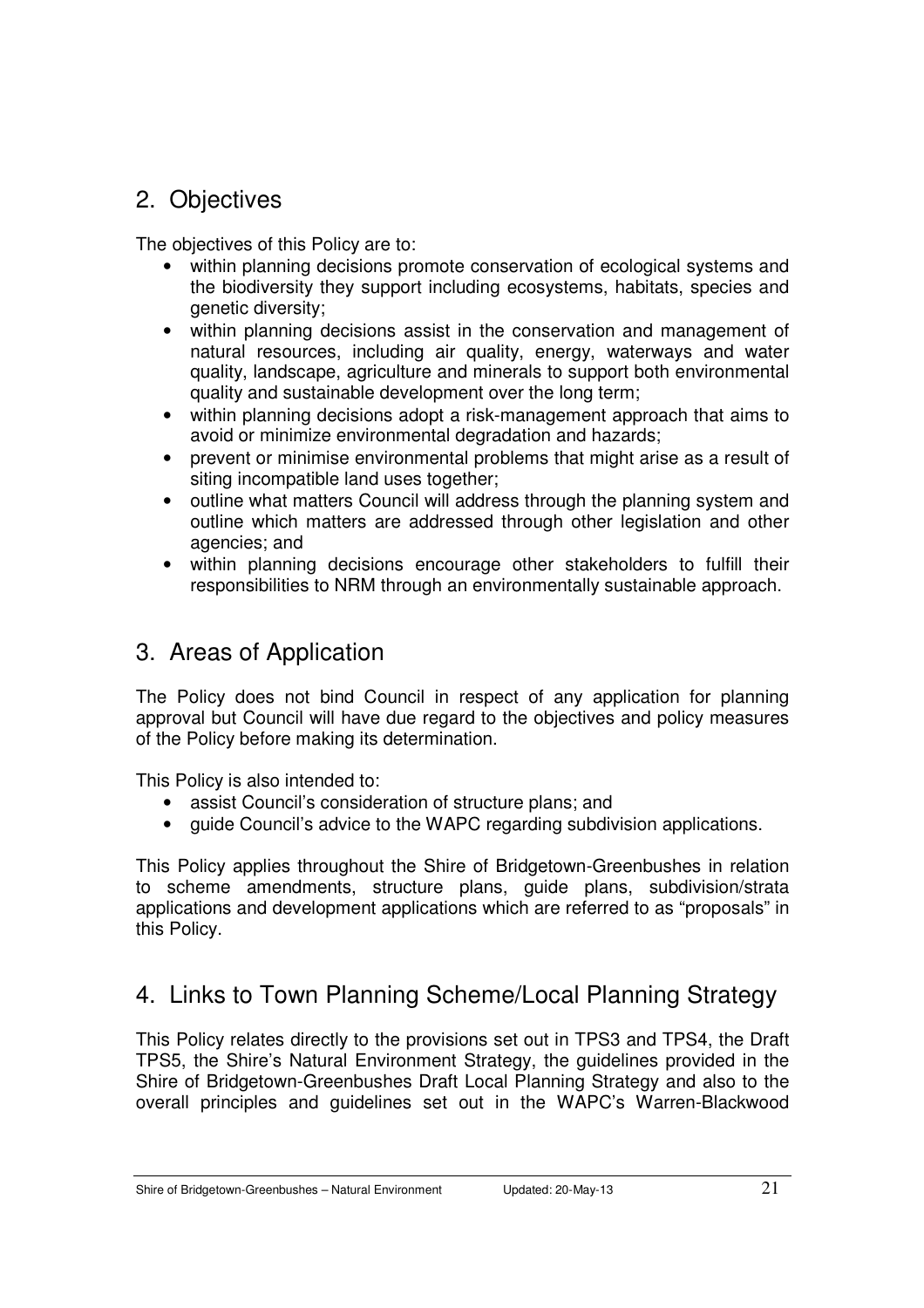Regional Strategy, the Warren-Blackwood Rural Strategy and other relevant policies

# 5. Policy Measures

#### 5.1 General

- (i) The above objectives provide the context for the Policy measures which are set out under the following headings:
	- General;
	- Water Resources;
	- Soil and Land:
	- Biodiversity;
	- Land Management;
	- Carbon Sequestration: and
	- Fire Management.
- (ii) This Policy should be read in conjunction with the Shire of Bridgetown-Greenbushes Natural Environment Strategy.
- (iii) This Policy is intended to complement and be used in conjunction with relevant Legislation, the Shire's Town Planning Scheme(s), the Shire's Local Planning Strategy, other Local Planning Policies, WAPC Policies and Strategies, and other guidelines that apply to planning and the management of natural resources.
- (iv) Council may impose conditions for development applications or request conditions to be imposed subdivision applications approved by the WAPC that require the preparation and/or implementation of environment management plans that may be contained within a separate legal agreement with the proponent and or landowner.
- (v) Council may require proponents and or the landowner to prepare, where appropriate, additional information that shows the "ecological footprint analysis" of the proposal to the satisfaction of Council. This may include: water management; acid sulphate soils management; fire management; waste management; and/or energy conservation.
- (vi) Where, in the opinion of Council, a proposal may have a high likelihood for environmental impact, such as hydrological, biodiversity or geotechnical implications, a robust monitoring programme should be required to properly inform the decision-making prior to Council determining the proposal and/or assist in ensuring implementation and compliance postconstruction.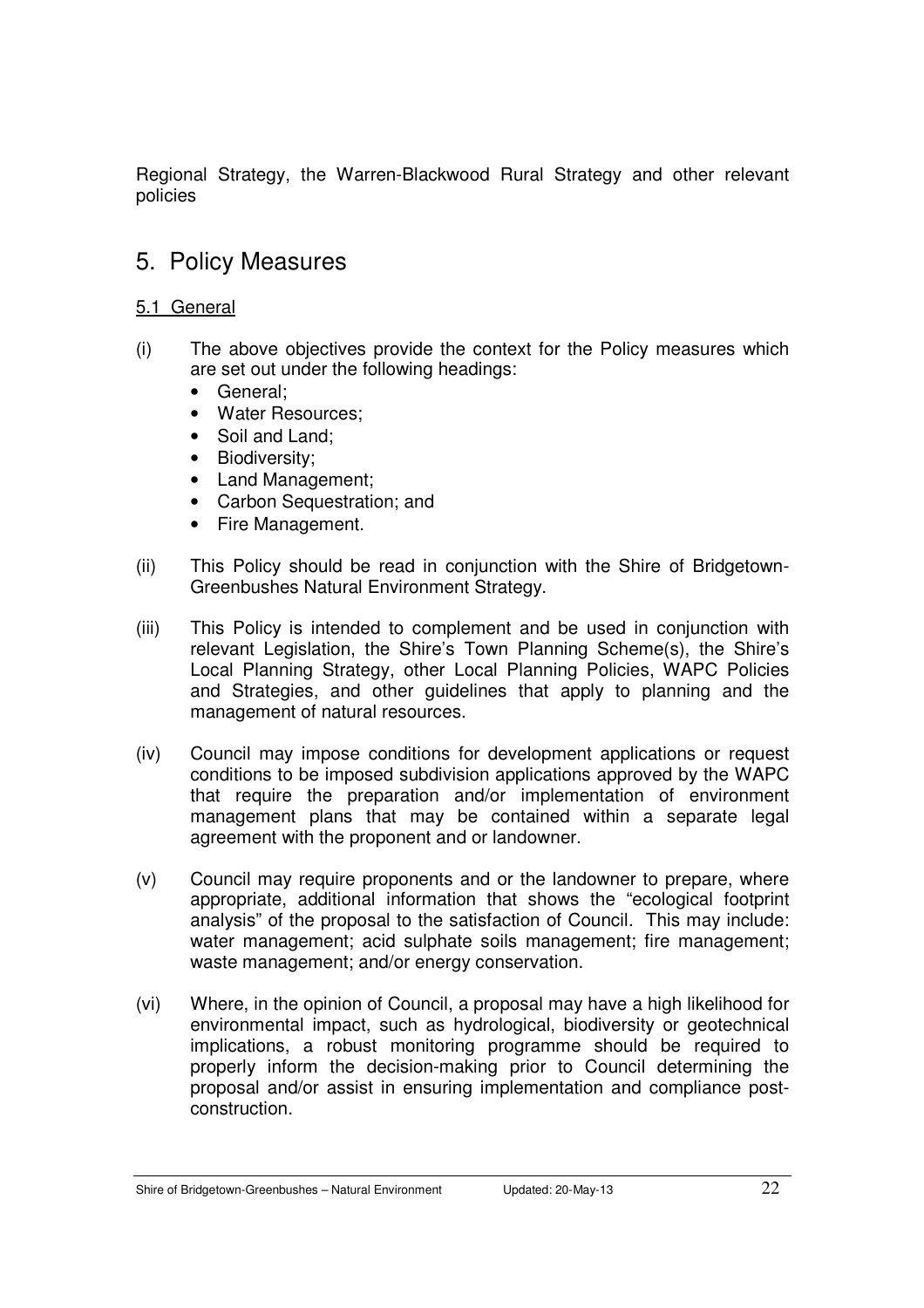(vii) Assessment of any possible environmental impacts/constraints should occur at an early stage in the development process so that the proposal can be developed with required design modifications made to alleviate any possible adverse impacts to the environment.

#### 5.2 Water Resources

- (i) A proponent may be required by Council to develop a Hydrological Management Plan and/or a Drainage Management Plan to show how the proposal will suitably address possible environmental effects on surface and ground water flow and quality. This plan may need to be extended to include any off-site impacts that may result from the development. Council expects that water flows should be maintained at pre-development levels, with no significant increase or decrease (including such recurrent events as a 10 year storm flow) unless appropriately justified by the proponent and agreed to by the Council.
- (ii) Nutrient levels in water resources are not to be increased as a result of the proposal, and ideally should decrease after development. If in the opinion of Council this is unavoidable Council may determine and require relevant mitigation measures.
- (iii) Stormwater retention, use and quality treatment should be at source or as high as possible in the catchment and adopt best practice water sensitive design wherever possible and practical to the satisfaction of Council. This applies to all catchment scales from a residential lot to a river catchment.
- (iv) Installation of wet stormwater basins as artificial ponds or lakes will not be supported unless the proponent can demonstrate long term cost effectiveness and sustainability of these structures. Areas that provide the dual function of water management and public open space (POS) may be supported where other functional POS sites exist. The POS will need to ensure that community need and the amount, function and amenity of the POS are not compromised and the water management facility does not impose an unreasonable maintenance burden on the Shire.
- (v) Where there is any proposed or expected change to the hydrology such as; altering groundwater flow and/or lowering of groundwater levels or disturbance of waterlogged soils, a detailed and extensive assessment for the presence of active acid sulphate soils or passive/potential acid sulphate soils will be required to the satisfaction of Council unless appropriately justified by the proponent and agreed to by Council.
- (vi) In considering proposals which may have an impact on any waterway or waterbody Council will have regard to:
	- maintaining water balance;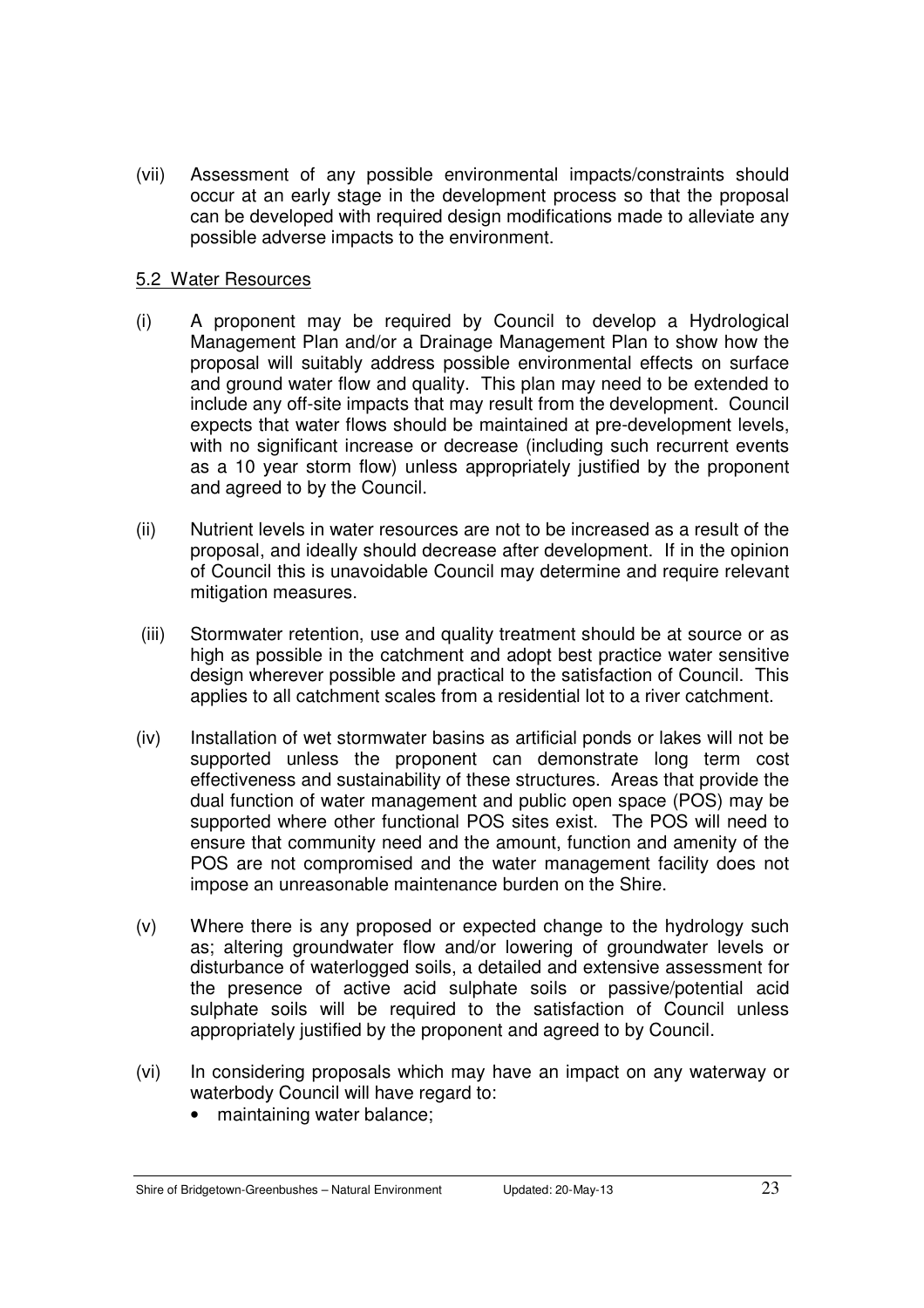- maintaining and where possible enhancing water quality;
- encouraging water conservation; and
- maintaining and where possible enhancing water related environmental values.
- (vii) Council may require the establishment of a native vegetation buffer/riparian zone that reflects the original vegetation community type(s) along any perennial watercourse/drainage line for the protection of water quality. Unless suitably justified by the proponent and agreed to by Council, Council will apply a 50m buffer and may require other protection measures to ensure there is a lesser risk to water resource quality and the sustainability of the downstream ecosystems.
- (viii) Council may require "streamlining" to enhance the biodiversity by improving the water quality and vegetation within the stormwater management system by requiring as appropriate:
	- planting sedges and rushes as filter beds;
	- installing pools and riffle sequences to improve aeration and oxygenation and reduce erosion events;
	- create ponds, pools or stormwater gullies designed as sediment traps; and
	- create watercourse profiles that provide a range of fauna habitats.

#### 5.3 Soil and Land

- (i) Where there may be a risk of creating or disturbing acid sulphate soils (whether these be active acid sulphate soils or passive/potential acid sulphate soils) in the opinion of Council and/or other government/NRM agency, a management plan or other measures will be required in accordance with the latest guidelines from the Department of Environment and Conservation (DEC) and the WAPC.
- (ii) Where there is the possibility of the existence of a contaminated site proponents should minimize the risk to human health and the environment by ensuring that the proposal is such as to minimize the potential for any adverse impacts from the contaminated site to the satisfaction of Council.
- (iii) Where there maybe the possibility of creating any erosion in the opinion of Council a management plan will be required to prevent or minimise the impact to the satisfaction of Council.

#### 5.4 Biodiversity

(i) Subject to the nature and scale of the proposal, its location, proposed level of servicing and anticipated impacts on the natural environment, proponents are required to submit an appropriate level of information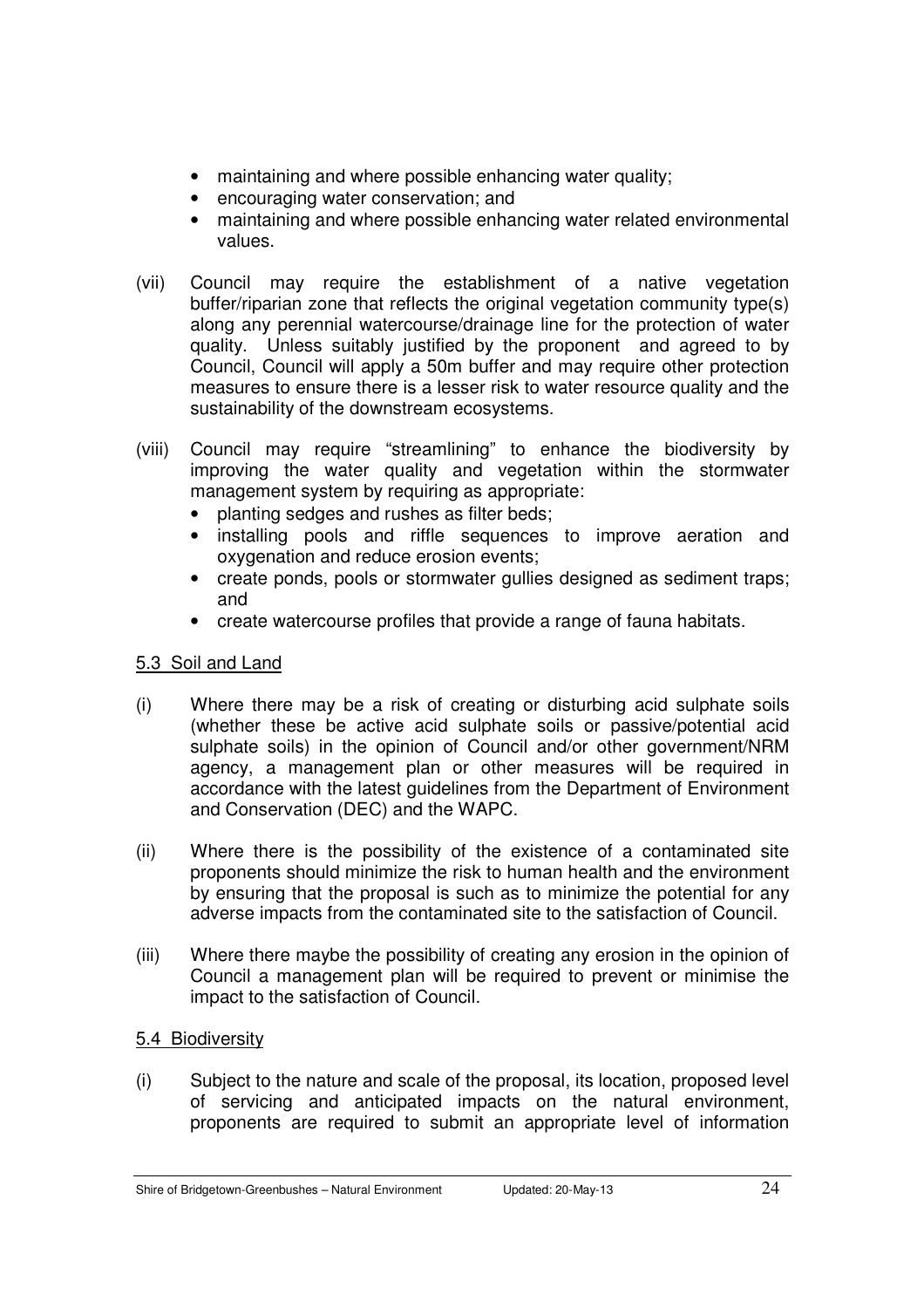and/or assessment to ensure biodiversity values are identified and maintained, and where adverse impact is unavoidable there is a plan of mitigation to the satisfaction of Council.

- (ii) Clearing of high conservation value vegetation, wetlands or riparian vegetation is not supported unless in exceptional circumstances and where justified by the proponent subject to State and Federal legislation. Council encourages the retention and regeneration of native vegetation and where appropriate, replanting areas adjacent to watercourses and in other areas with local native vegetation. This is in order to promote better overall NRM practices including maintaining and improving riverine ecosystem function and water quality.
- (iii) Linkages between high value conservation areas should be maintained and where possible enhanced to the satisfaction of Council.
- (iv) As determined by Council, applicants will be required to provide a statement confirming whether the application proposes any clearing of native vegetation on the application site generally and/or within the adjoining road reserve(s) to achieve vehicular access. If native vegetation is proposed to be cleared, the site plan/plantation management plan will need to clearly identify these areas. Further, Council may require the proponent to prepare a flora and fauna assessment to the satisfaction of Council.
- (v) Council may impose planning conditions restricting the clearing of native vegetation and/or may require any clearing requests to be separately considered by DEC as part of the Environmental Protection (Clearing of Native Vegetation) Regulations 2004.
- (vi) Council encourages applicants/operators to work in partnership with relevant government agencies, catchment management groups and the local community to develop relevant "best management practice" in the protection of native vegetation.
- (vii) Council may require exotic/non-local native vegetation to be removed and replaced with local native vegetation, except where the exotic/non-local native vegetation has identified landscape or heritage value (and is not classified as a moderate or high risk environmental weed species).

#### 5.5 Land Management

For "rural life-style" subdivisions (including special residential, special rural and conservation lots), Council may require the proponent to prepare or financially contribute to an education programme for the new owners, prior to the issue of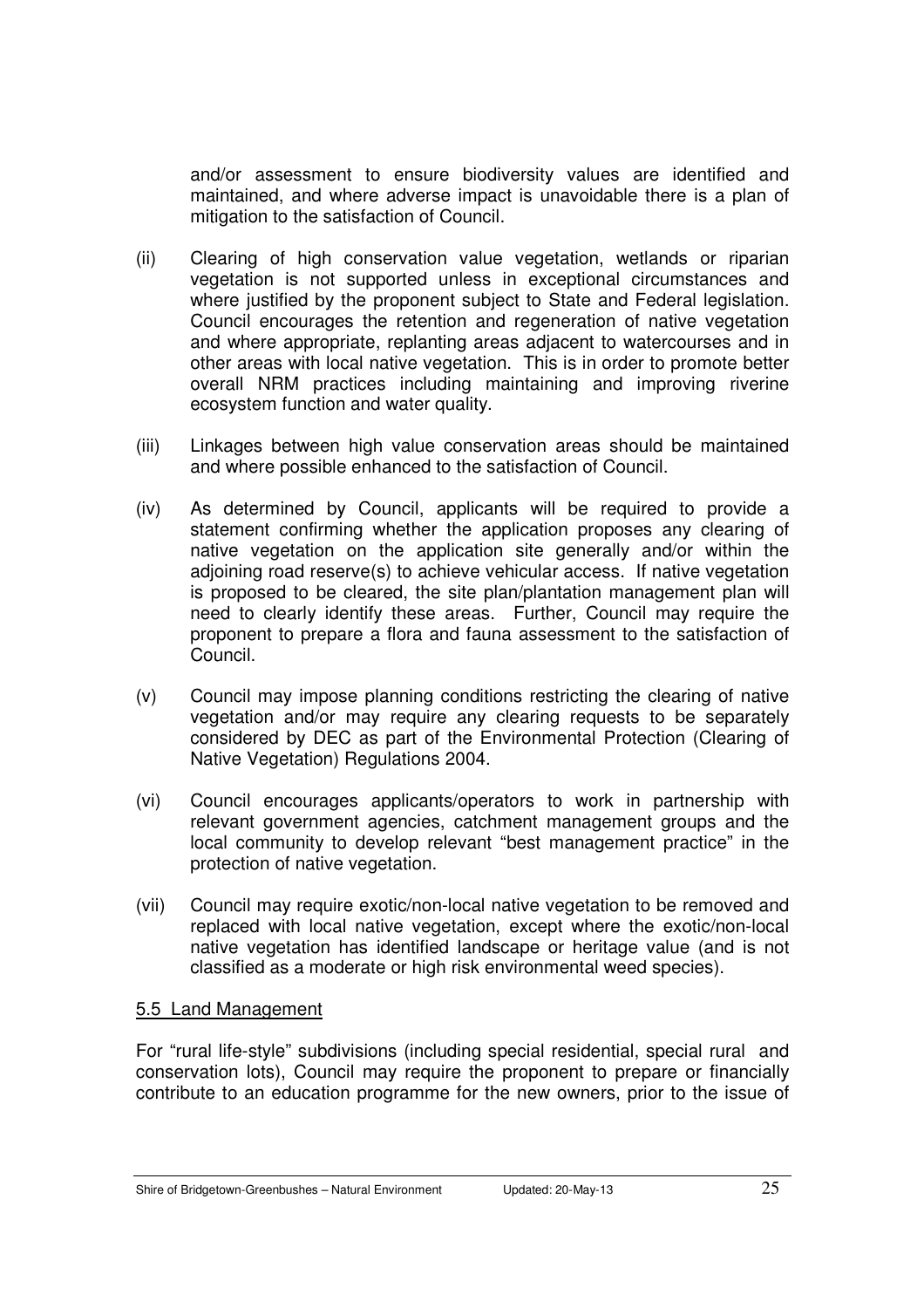titles, concerning their obligations to the environment and community including stock rates, fencing, weeds, fire-risk abatement and fire break maintenance.

#### 5.6 Carbon Sequestration

Council acknowledges that there will be increasing efforts to minimise the production of carbon including seeking carbon sequestration. While Council supports carbon sequestration overall, it does not support the use of non-local species plantations on rural land (freehold) throughout the Shire of Bridgetown-Greenbushes for carbon sequestration. Council is concerned for the loss of rural land for extensive periods of time which are greater than the typically one or two rotations applied to plantations. In comparison Council does support proposals for carbon sequestration that are of local native vegetation. The ultimate vegetation sink is a mixed vegetation stand that will be in situ for at least 100 years (Kyoto Protocol).

#### 5.7 Fire management

Council will assess proposals, where relevant, against the "Planning for Bush Fire Protection" document produced by the Fire and Emergency Association (FESA) and the WAPC (December 2001) along with any associated updates. Council seeks to ensure that the safety to people and property as well as appropriate management of the natural environment is maximised in making its decisions. If proponents cannot demonstrate compliance with safety and the protection of the natural environment, then Council may refuse or not support the proposal.

# 6. Administration

#### 6.1 Need for applications

Development applications and other proposals will be assessed in accordance with the principles and objectives of this Policy, the Shire's Town Planning Scheme(s), the Shire's Local Planning Strategy and other relevant strategies/documents in the opinion of Council.

#### 6.2 Application requirements

Depending on the nature and scale of the proposal, its location, proposed level of servicing and anticipated impacts on the natural environment, Council may require the submission of an appropriate:

• "ecological footprint analysis" (such as: water management and/or drainage management, acid sulphate soil management, flora/fauna assessment, fire management, waste management, and or energy conservation);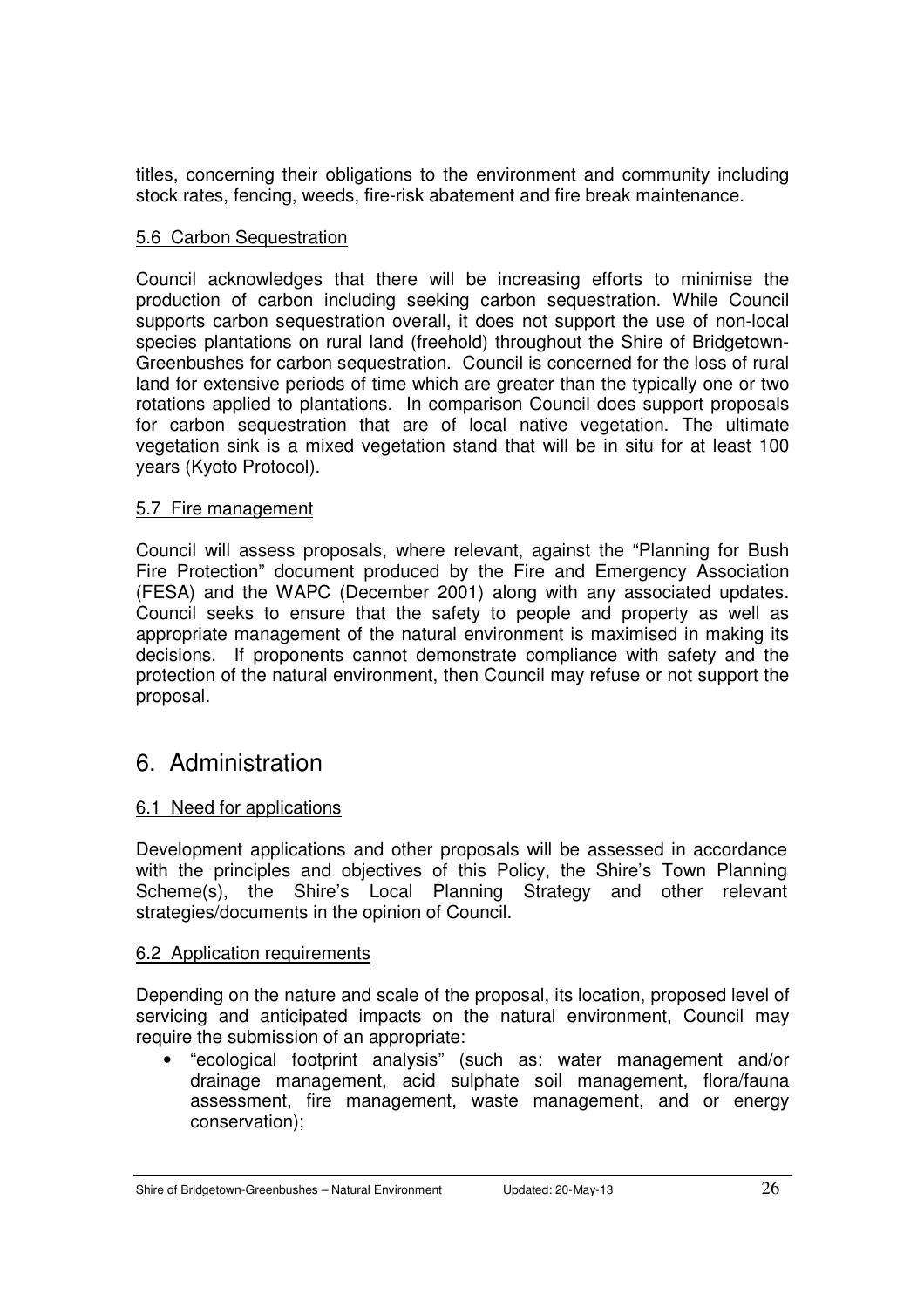- biodiversity assessment;
- statement confirming whether the application proposes any clearing of native vegetation;
- water impact statement relating to water quantity and quality; and
- any other information considered necessary by Council.

#### 6.3 Procedural requirements

The Shire administration will:

- publicly advertise proposals where required to under the relevant TPS;
- publicly advertise proposals as deemed appropriate by the Shire administration where there are likely to be significant environmental impacts; and
- seek comments, as determined by the Shire administration, from relevant government agencies, stakeholders, adjoining/nearby landowners and the community.

In the event that substantive objections are received against the application, the following will apply:

- objections from State Government authorities will require the matter to be considered by Council;
- where the objection is for matters not deemed relevant to the Council, for the purposes of this Policy (outlined in Section 5 or which can be addressed through planning conditions), then the Shire's Planning Services section will assess the application based on all relevant information and advice in accordance with the Policy, operative TPS, any Draft TPS, the Local Planning Strategy, and other relevant planning and NRM documents; and
- where the objection falls within the range of relevant issues (Section 5), then the Shire's Planning Services section will assess the application based on all relevant information and advice in accordance with this Policy, operative TPS, the Local Planning Strategy and other relevant planning and NRM documents, and determine whether the matter needs to be considered by Council.

Applications that are recommended for refusal are to be determined by Council.

#### 6.4 Implementation

The Shire expects proposals, when approved, to be implemented under the principle of sustainable land management based on endorsed Best Management Practice/Code of Practice documents for key land, water and biodiversity areas. Additionally, any approved proposal shall be carried out in full compliance with any conditions imposed with that approval.